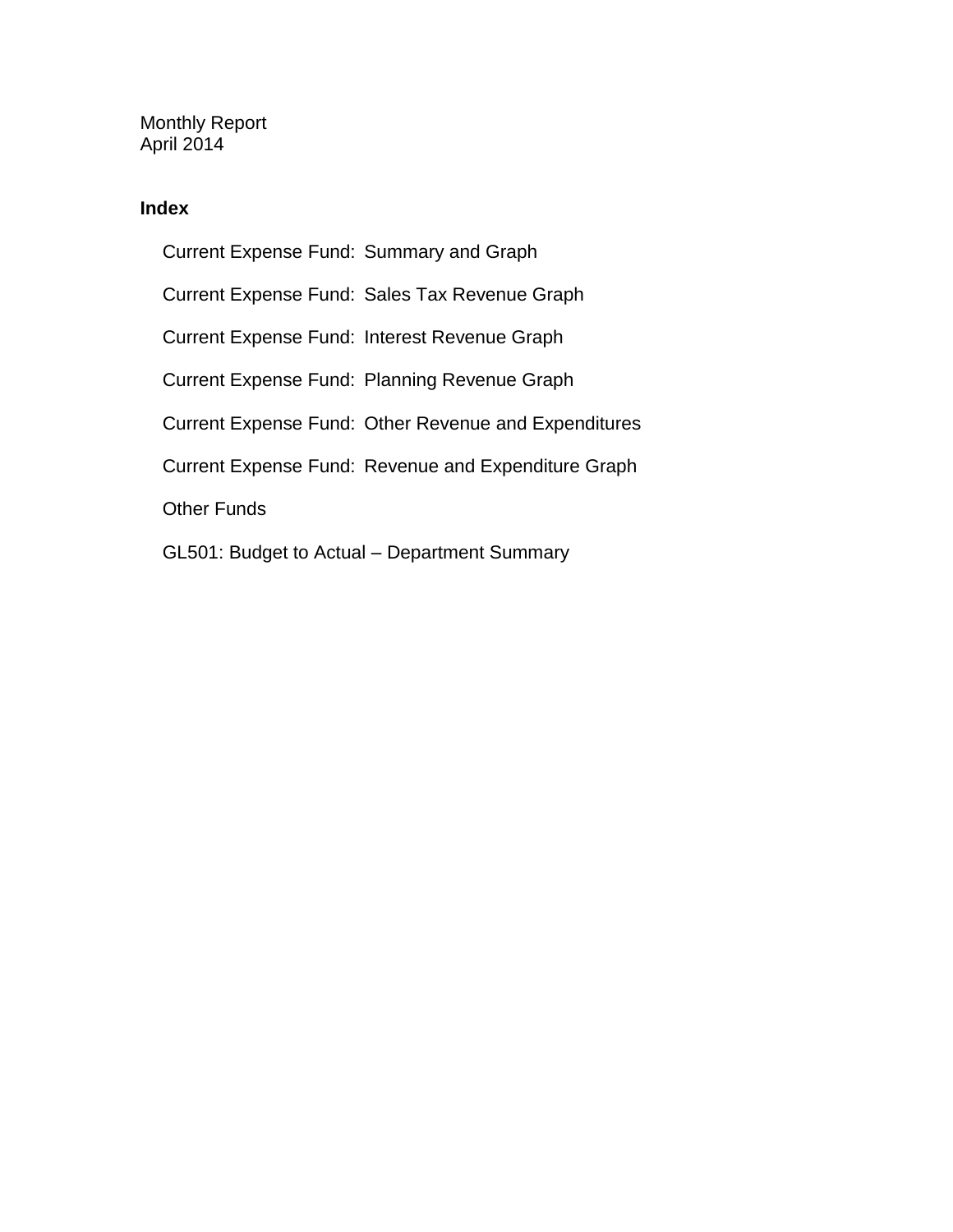#### Island County **Monthly Report / April 2014**

#### **CURRENT EXPENSE FUND Thousands (000's)**

|                            |                          | <b>Current Year</b>  |                                          |                      |                   | 2013                     |                                          |                       |                   | 2012                     |                                         |                       |  |
|----------------------------|--------------------------|----------------------|------------------------------------------|----------------------|-------------------|--------------------------|------------------------------------------|-----------------------|-------------------|--------------------------|-----------------------------------------|-----------------------|--|
|                            | Current<br>Actual        | <b>YTD</b><br>Actual | <b>Budget</b><br>Net of Beg.<br>Fund Bal | %VS<br><b>Budget</b> | Current<br>Actual | <b>YTD</b><br>Actual     | <b>Budget</b><br>Net of Beg.<br>Fund Bal | % VS<br><b>Budget</b> | Current<br>Actual | <b>YTD</b><br>Actual     | <b>Budget</b><br>Net of Beg<br>Fund Bal | % VS<br><b>Budget</b> |  |
| Revenue                    |                          |                      |                                          |                      |                   |                          |                                          |                       |                   |                          |                                         |                       |  |
| <b>Property Tax</b>        | 2,408                    | 3,019                | 7,482                                    | 40%                  | 2,143             | 2,775                    | 7,291                                    | 38%                   | 2,621             | 2,736                    | 7,182                                   | 38%                   |  |
| Sales Tax                  | 339                      | 1,515                | 4,484                                    | 34%                  | 310               | 1,349                    | 4,052                                    | 33%                   | 289               | 1,307                    | 3,850                                   | 34%                   |  |
| Planning and Community     | 159                      | 567                  | 1,456                                    | 39%                  | 165               | 474                      | 1,363                                    | 35%                   | 121               | 384                      | 1,556                                   | 25%                   |  |
| Interest - Investment      | 35                       | 168                  | 552                                      | 30%                  | 36                | 163                      | 302                                      | 54%                   | 9                 | 126                      | 255                                     | 49%                   |  |
| Other                      | (307)                    | 1,778                | 6,066                                    | 29%                  | 669               | 2,550                    | 5,427                                    | 47%                   | 524               | 1,761                    | 5,497                                   | 32%                   |  |
| Subtotal                   | 2,634                    | 7.048                | 20,040                                   | 35%                  | 3,323             | 7,311                    | 18,435                                   | 40%                   | 3,564             | 6,314                    | 18,340                                  | 34%                   |  |
| Intergovernmental (Grants) | 113                      | 214                  | 945                                      | 23%                  | 84                | 232                      | 981                                      | 24%                   | 48                | 204                      | 1,156                                   | 18%                   |  |
| Total                      | 2,747                    | 7,262                | 20,985                                   | 35%                  | 3,407             | 7,543                    | 19,416                                   | 39%                   | 3,612             | 6,518                    | 19,496                                  | 33%                   |  |
| Interfund Transfers-In     | $\overline{\phantom{0}}$ | 2,646                | 2,657                                    | 100%                 | $\blacksquare$    | 2,357                    | 2,367                                    | 100%                  | $\blacksquare$    | 2,201                    | 2,225                                   | 99%                   |  |
| Use of Beg Fund Balance    | $\blacksquare$           |                      | 1,157                                    | 0%                   |                   | $\overline{\phantom{a}}$ | 1,219                                    | 0%                    | $\blacksquare$    | $\overline{\phantom{a}}$ | 130                                     | 0%                    |  |
| <b>Total Revenue</b>       | 2,747                    | 9,908                | 24,799                                   | 40%                  | 3,407             | 9,900                    | 23,002                                   | 43%                   | 3,612             | 8.719                    | 21,851                                  | 40%                   |  |
| <b>Expenditures</b>        | 1,630                    | 6,837                | 23,076                                   | 30%                  | 1,538             | 6,675                    | 21,823                                   | 31%                   | 1,498             | 6,600                    | 20,440                                  | 32%                   |  |
| Interfund Transfers-Out    | 29                       | 1,753                | 1,723                                    | 102%                 | $\blacksquare$    | 953                      | 1,179                                    | 81%                   | $\blacksquare$    | 1,052                    | 1,411                                   | 75%                   |  |
| <b>Total Expenditures</b>  | 1.659                    | 8,590                | 24,799                                   | 35%                  | 1,538             | 7,628                    | 23,002                                   | 33%                   | 1,498             | 7,652                    | 21,851                                  | 35%                   |  |
| Net Current Expense        | 1.088                    | 1,318                | 0                                        |                      | 1,869             | 2,272                    | $\mathbf 0$                              |                       | 2,114             | 1,067                    | 0                                       |                       |  |

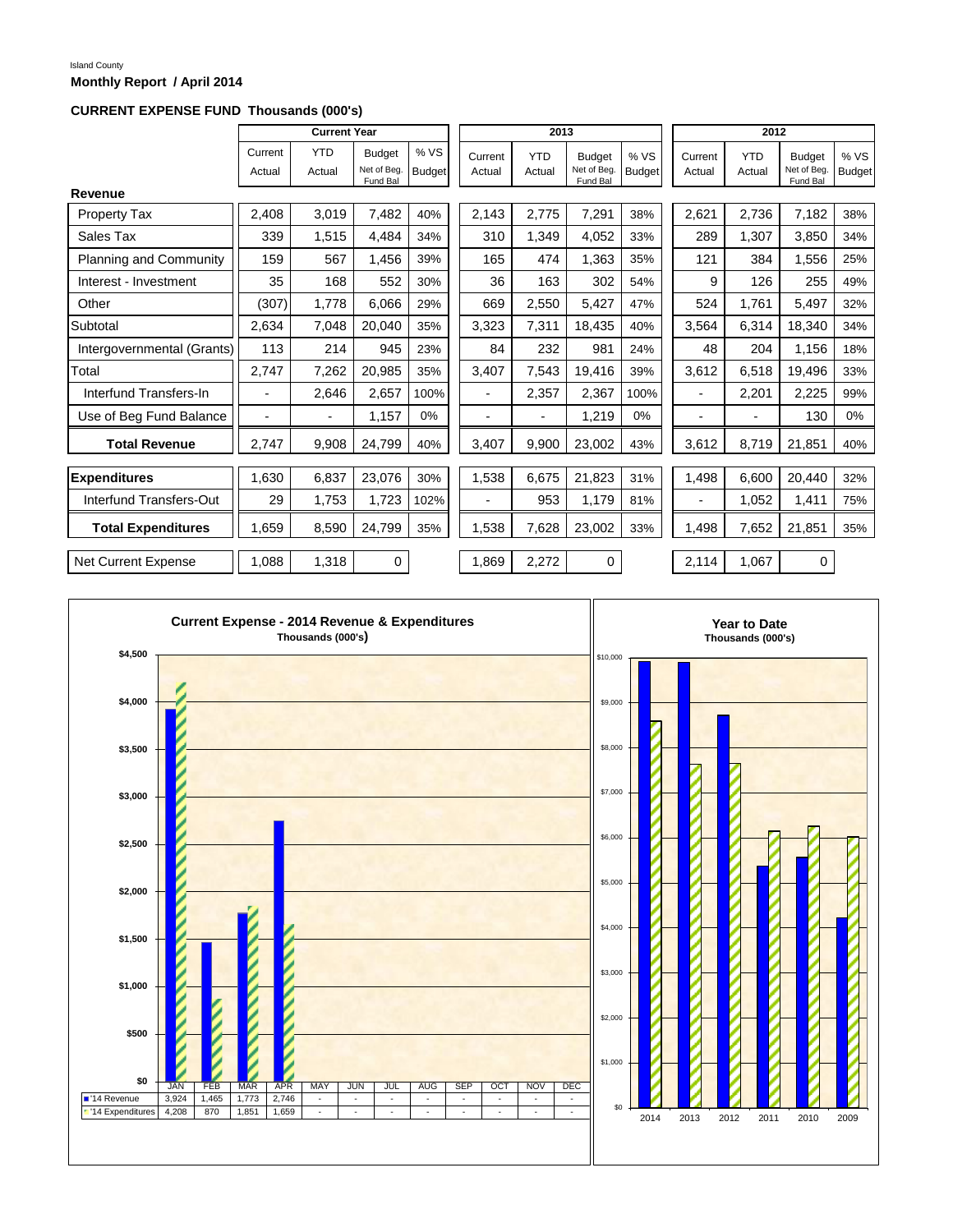#### **2014 Sales Tax Revenue - Current Expense Fund**

#### **Year to Date**

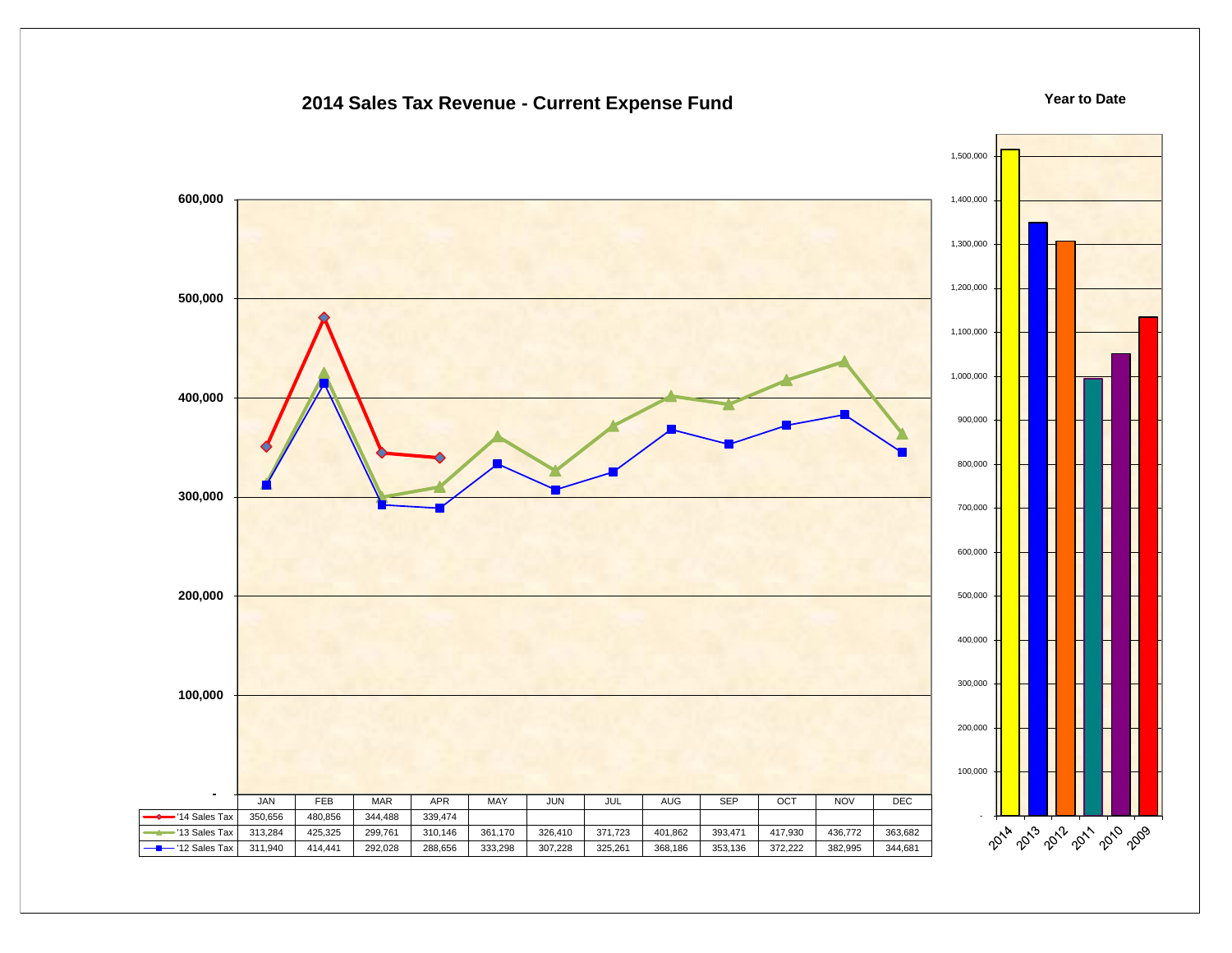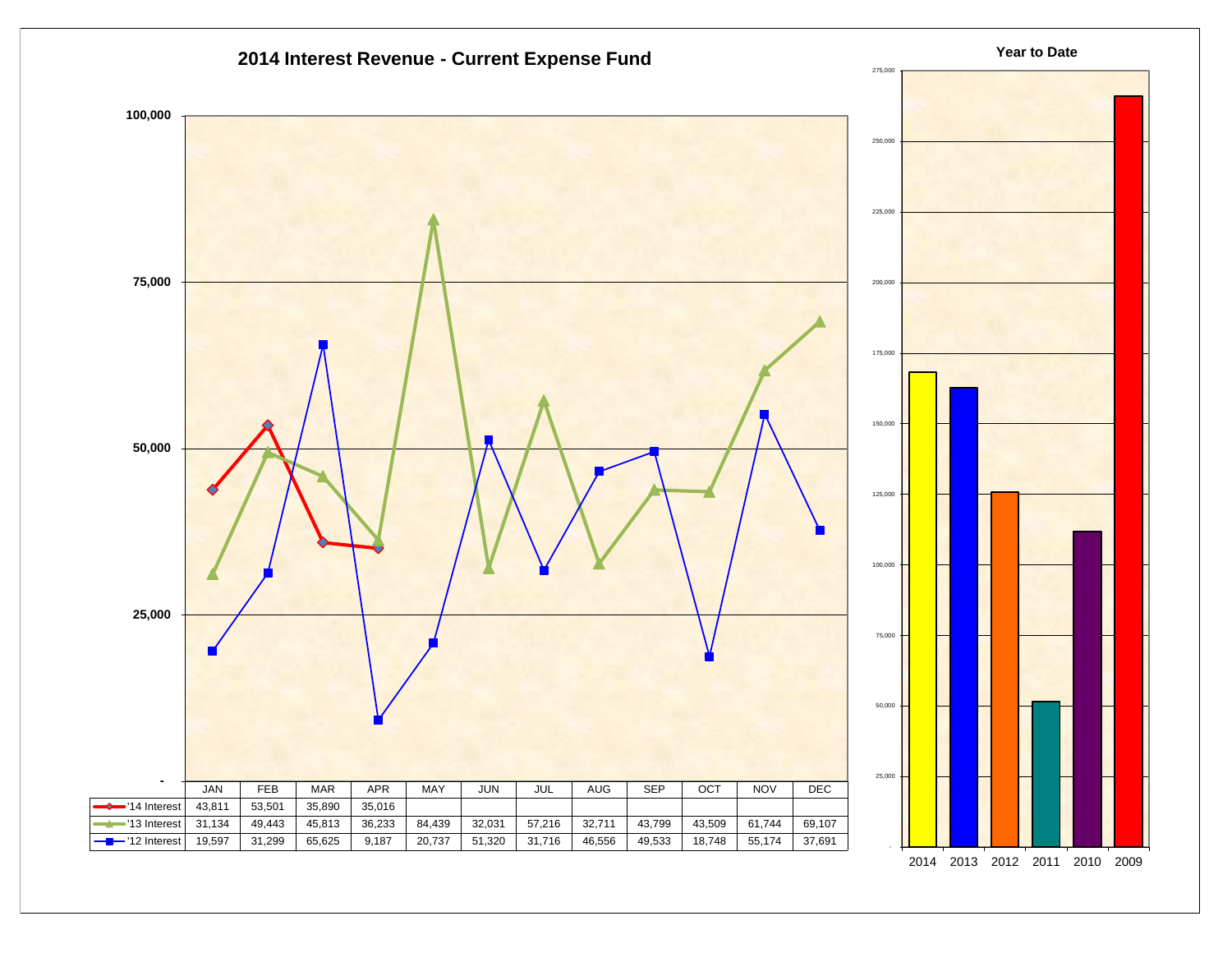

2014 2013 2012 2011 2010 2009

-

**Year to Date**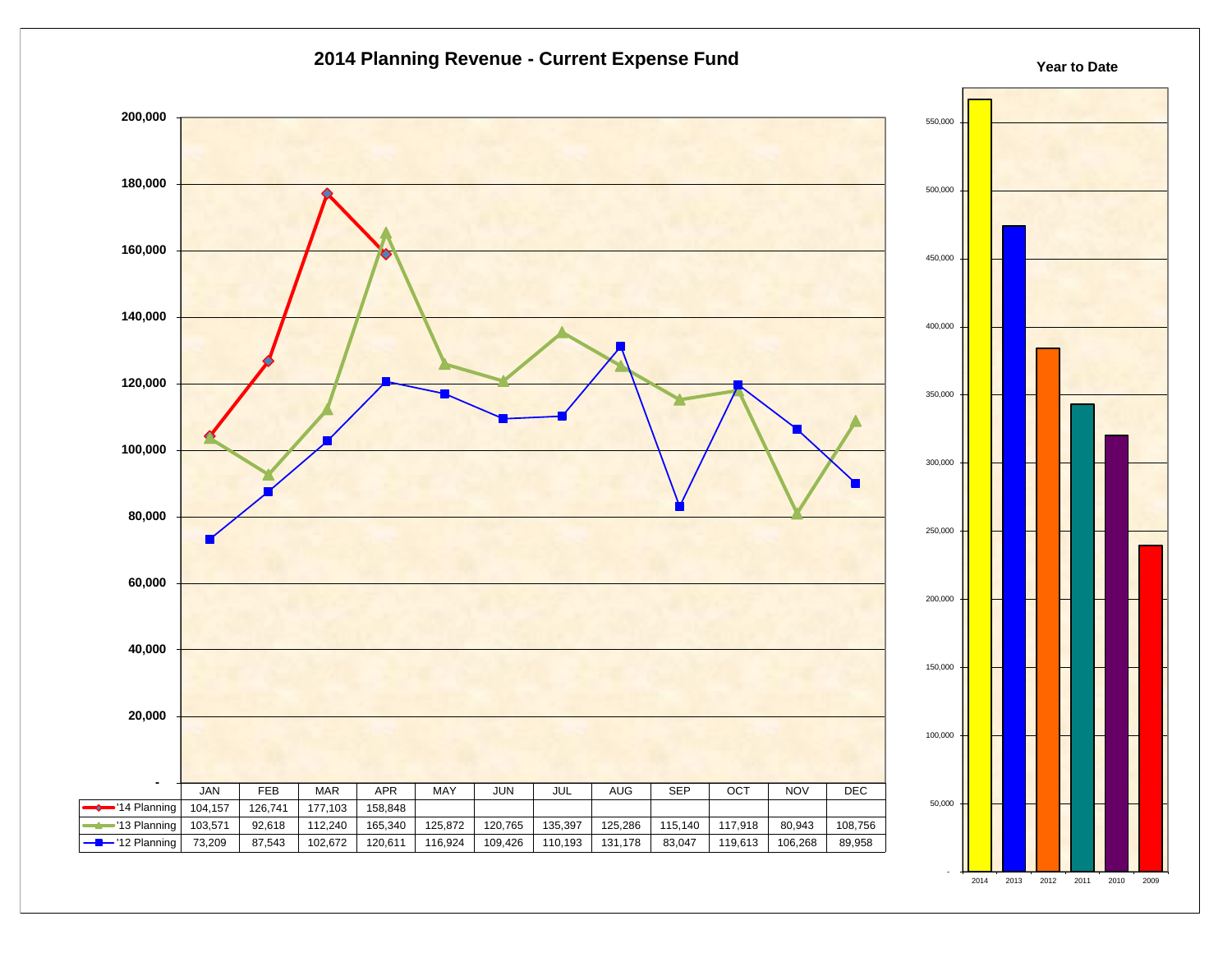# By Department

# April 2014 **CURRENT EXPENSE FUND**

# **Other Revenue**

| <b>Year to Date</b>               | <b>ACTUAL</b> | <b>BUDGET</b> | Year to Date % |
|-----------------------------------|---------------|---------------|----------------|
| Auditor                           | 164,181       | 614,600       | 26.7%          |
| <b>Clerk</b>                      | 130,906       | 376,600       | 34.8%          |
| <b>District Court</b>             | 270,979       | 982,900       | 27.6%          |
| <b>Sheriff</b>                    | 185,256       | 210,600       | 88.0%          |
| <b>Sales Tax Criminal Justice</b> | 84,532        | 574,000       | 14.7%          |
| Cable Tax                         | O             | 530,000       | 0.0%           |
| <b>Prop Tax Penalty</b>           | 165,951       | 435,000       | 38.1%          |
| <b>Prop Tax Interest</b>          | 280,971       | 650,000       | 43.2%          |
| State Sh Rev PUD                  | 0             | 132,000       | $0.0\%$        |
| <b>County Assistance</b>          | 87,602        | 376,000       | 23.3%          |
| <b>Criminal Justice</b>           | 105,092       | 438,000       | 24.0%          |
| Liquor Tax                        | 58,294        | 240,000       | 24.3%          |
| Other                             | 243,934       | 506,476       | 48.2%          |
| <b>Total Other Revenue</b>        | 1,777,698     | 6,066,176     | 29.31%         |

# **Expenditures**

| <b>Year to Date</b>         | <b>ACTUAL</b> | <b>BUDGET</b> | Year to Date % |
|-----------------------------|---------------|---------------|----------------|
| Assessor                    | 313,672       | 1,142,316     | 27.5%          |
| Auditor                     | 251,713       | 912,076       | 27.6%          |
| <b>Budget</b>               | 18,313        | 67,238        | 27.2%          |
| <b>Central Services</b>     | 353,622       | 1,460,925     | 24.2%          |
| <b>Clerk</b>                | 126,095       | 505,290       | 25.0%          |
| Commissioners               | 179,652       | 619,397       | 29.0%          |
| Coroner                     | 82,914        | 247,920       | 33.4%          |
| <b>District Court</b>       | 328,608       | 1,137,717     | 28.9%          |
| <b>Emergency Management</b> | 22,284        | 211,342       | 10.5%          |
| <b>Facilities</b>           | 327,669       | 1,099,612     | 29.8%          |
| <b>GSA</b>                  | 372,698       | 1,163,530     | 32.0%          |
| <b>Human Resources</b>      | 80,743        | 346,841       | 23.3%          |
| <b>Human Services</b>       | 43,554        | 177,435       | 24.5%          |
| <b>Miscellaneous</b>        | 143,121       | 243,142       | 58.9%          |
| Parks                       | 74,525        | 239,019       | 31.2%          |
| Planning                    | 515,285       | 1,800,667     | 28.6%          |
| Prosecutor                  | 427,452       | 1,522,774     | 28.1%          |
| <b>Sheriff</b>              | 2,252,700     | 7,399,768     | 30.4%          |
| <b>Superior Court</b>       | 342,272       | 1,151,786     | 29.7%          |
| <b>Treasurer</b>            | 214,158       | 603,974       | 35.5%          |
| Non Departmental            | 365,499       | 1,023,440     | 35.7%          |
| <b>Total Expenditures</b>   | 6,836,549     | 23,076,209    | 29.63%         |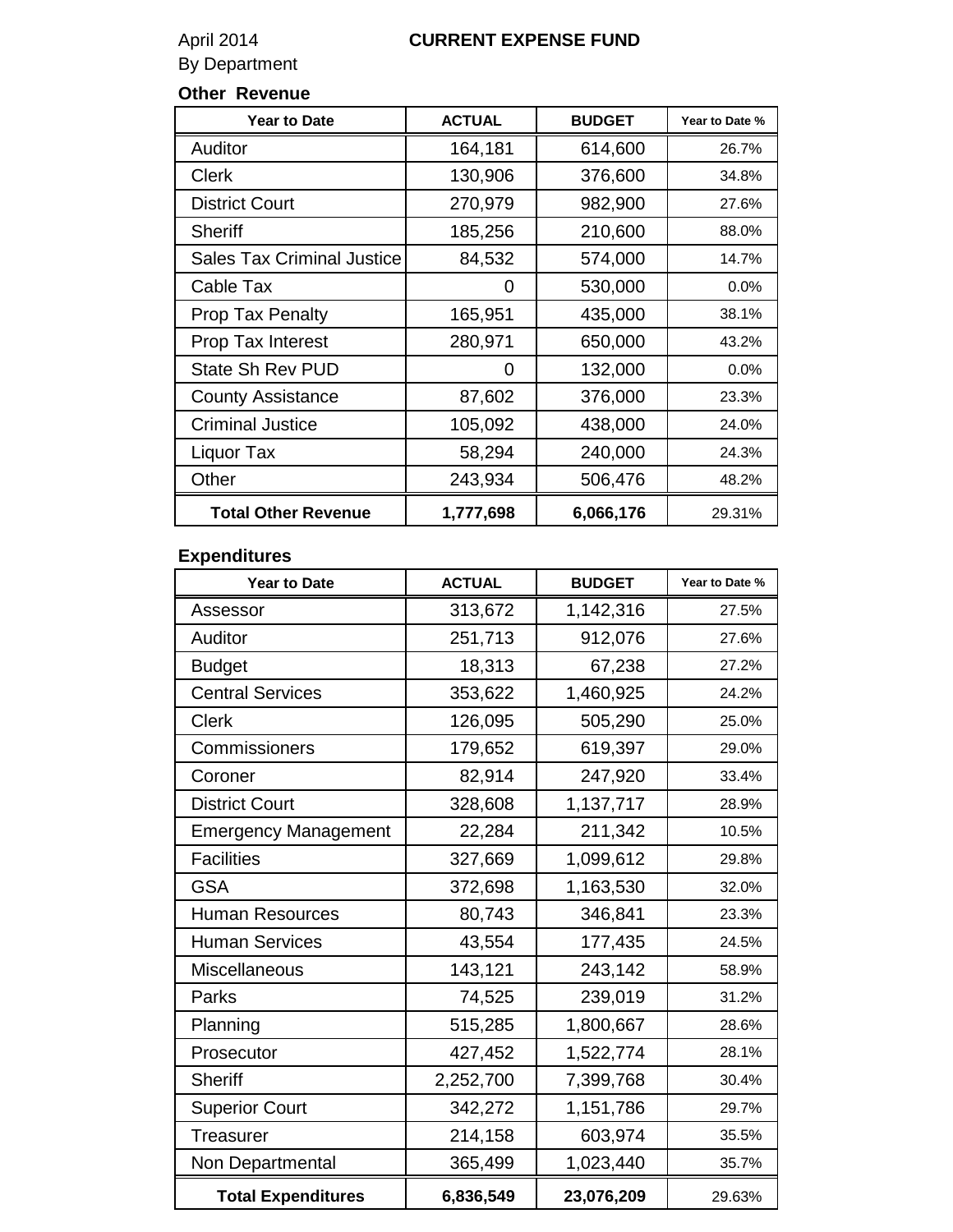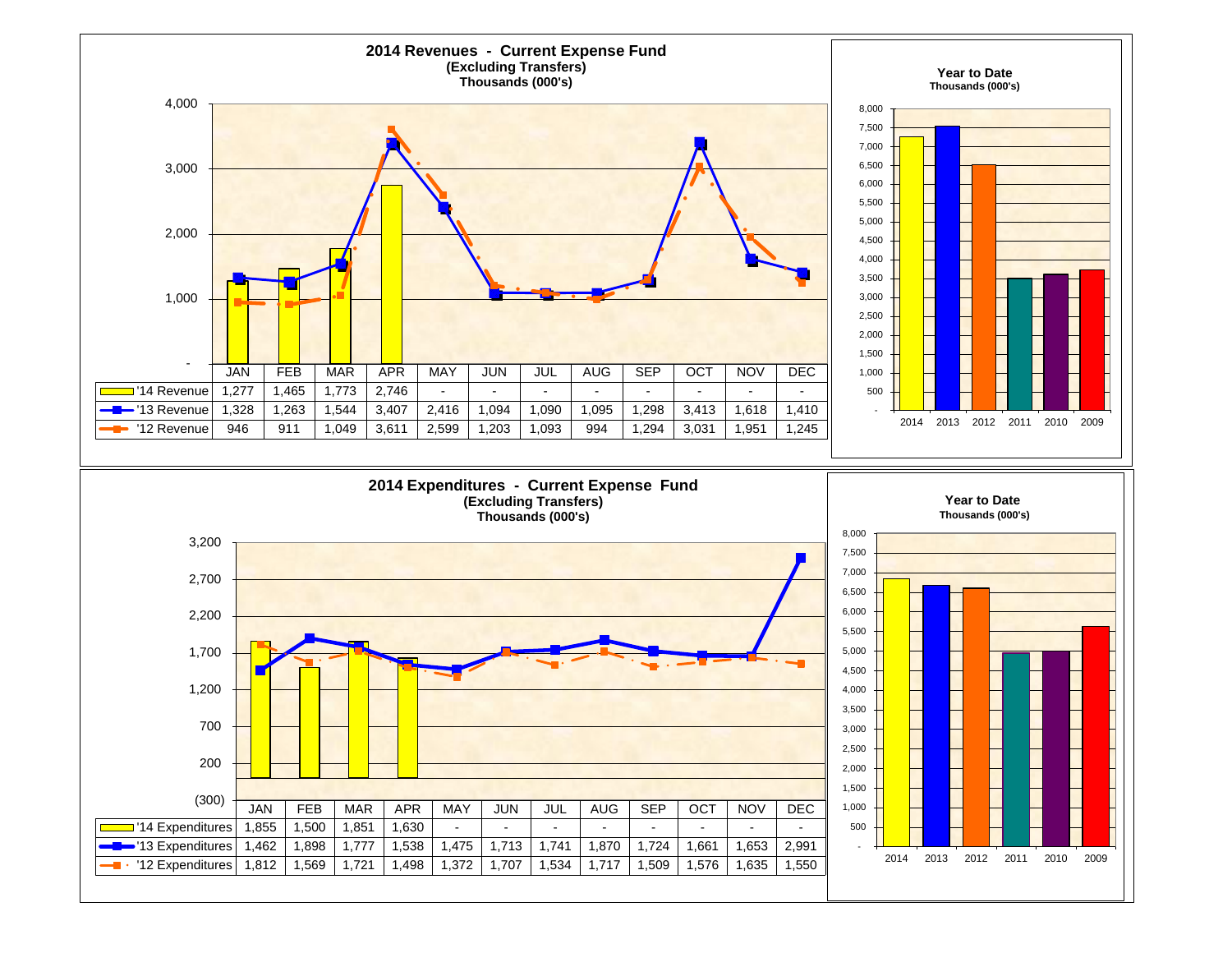### April 2014 **OTHER FUNDS**

#### **Revenue**

| <b>Year to Date</b>         | <b>Actual Transfers</b> | <b>Actual Revenue</b><br>(Excludes Transfers) | <b>Budget</b><br>(Excludes Transfers) | <b>Year to Date</b><br>% |
|-----------------------------|-------------------------|-----------------------------------------------|---------------------------------------|--------------------------|
| <b>Clean Water Utility</b>  | 0                       | 597,431                                       | 1,818,000                             | 32.9%                    |
| <b>Conservation Futures</b> | $\overline{0}$          | 325,065                                       | 788,486                               | 41.2%                    |
| <b>Health Funds</b>         | 674,357                 | 562,307                                       | 2,966,232                             | 19.0%                    |
| <b>Human Services Funds</b> | 296,802                 | 480,119                                       | 3,727,952                             | 12.9%                    |
| Juvenile Detention Facility | 371,000                 | 120,308                                       | 774,496                               | 15.5%                    |
| <b>Public Works Funds</b>   | 1,279,079               | 7,102,220                                     | 21,717,617                            | 32.7%                    |
| <b>REET 1 &amp; 2</b>       | $\Omega$                | 512,802                                       | 2,286,660                             | 22.4%                    |
| Solid Waste                 | 0                       | 1,867,434                                     | 5,677,483                             | 32.9%                    |
| <b>Extension Services</b>   | 122,020                 | 81,063                                        | 241,599                               | 33.6%                    |
| <b>Insurance Reserve</b>    | $\overline{0}$          | 710,543                                       | 852,509                               | 83.3%                    |
| <b>Motor Pool</b>           | 465,000                 | 7,700                                         |                                       |                          |
| Miscellaneous               | 275,991                 | 518,418                                       | 2,706,459                             | 19.2%                    |

#### **Expenditures**

| <b>Year to Date</b>         | <b>Actual Transfers</b> | <b>Actual Expenditures</b><br>(Excludes Transfers) | <b>Budget</b><br>(Excludes Transfers) | <b>Year to Date</b><br>% |
|-----------------------------|-------------------------|----------------------------------------------------|---------------------------------------|--------------------------|
| <b>Clean Water Utility</b>  | 230,000                 | 60,257                                             | 1,588,000                             | 3.8%                     |
| <b>Conservation Futures</b> | 0                       | 4,096                                              | 788,486                               | 0.5%                     |
| <b>Health Funds</b>         | 144,367                 | 965,686                                            | 3,496,222                             | 27.6%                    |
| <b>Human Services Funds</b> | 318,692                 | 1,047,350                                          | 3,706,062                             | 28.3%                    |
| Juvenile Detention Facility | 59,000                  | 331,878                                            | 1,133,654                             | 29.3%                    |
| <b>Public Works Funds</b>   | 2,712,817               | 3,852,097                                          | 20,254,805                            | 19.0%                    |
| <b>REET 1 &amp; 2</b>       | 510,155                 | 19,177                                             | 1,865,426                             | 1.0%                     |
| Solid Waste                 | 364,383                 | 1,458,297                                          | 5,313,100                             | 27.4%                    |
| <b>Extension Services</b>   | 0                       | 98,325                                             | 363,619                               | 27.0%                    |
| <b>Insurance Reserve</b>    | 17,500                  | 41,609                                             | 835,009                               | 5.0%                     |
| <b>Motor Pool</b>           |                         | 18,330                                             | 465,000                               | 3.9%                     |
| Miscellaneous               | 21,100                  | 708,995                                            | 2,959,850                             | 24.0%                    |

#### **Grouped Funds**

Health Funds [Public Health Pooling, Natural Resources, Water Quality (104,165,149)]

Human Services Funds [Housing, Homeless Housing, Veterans, Mental Health, Developmental Disabilities, Alcohol Abuse, Therapeutic Sales Tax, Admin (105,106,107,113,114,123,126,129)

Public Works Funds [Road, Paths & Trails, Admin, Storm & Surface Water, Capital Drainage, Equipment Rental & Revolving (101,137,139,144,321,501)

Miscellaneous [Law Library, Elections, Fire Permit, Treasurer & Auditor O&M, Rural County Sales Tax, 2% Hotel/Motel Public Facilities,CASA, Drug Seizure, Anti Profiteering, Enhanced 911, Family Resource Centers, Joint Tourism, Federal Asset Fortfeiture, Trial Court Improvement, Historic Preservation (103,111,115,116,118,121,124,131,133,136,140,141,142,143,146,147,157,180)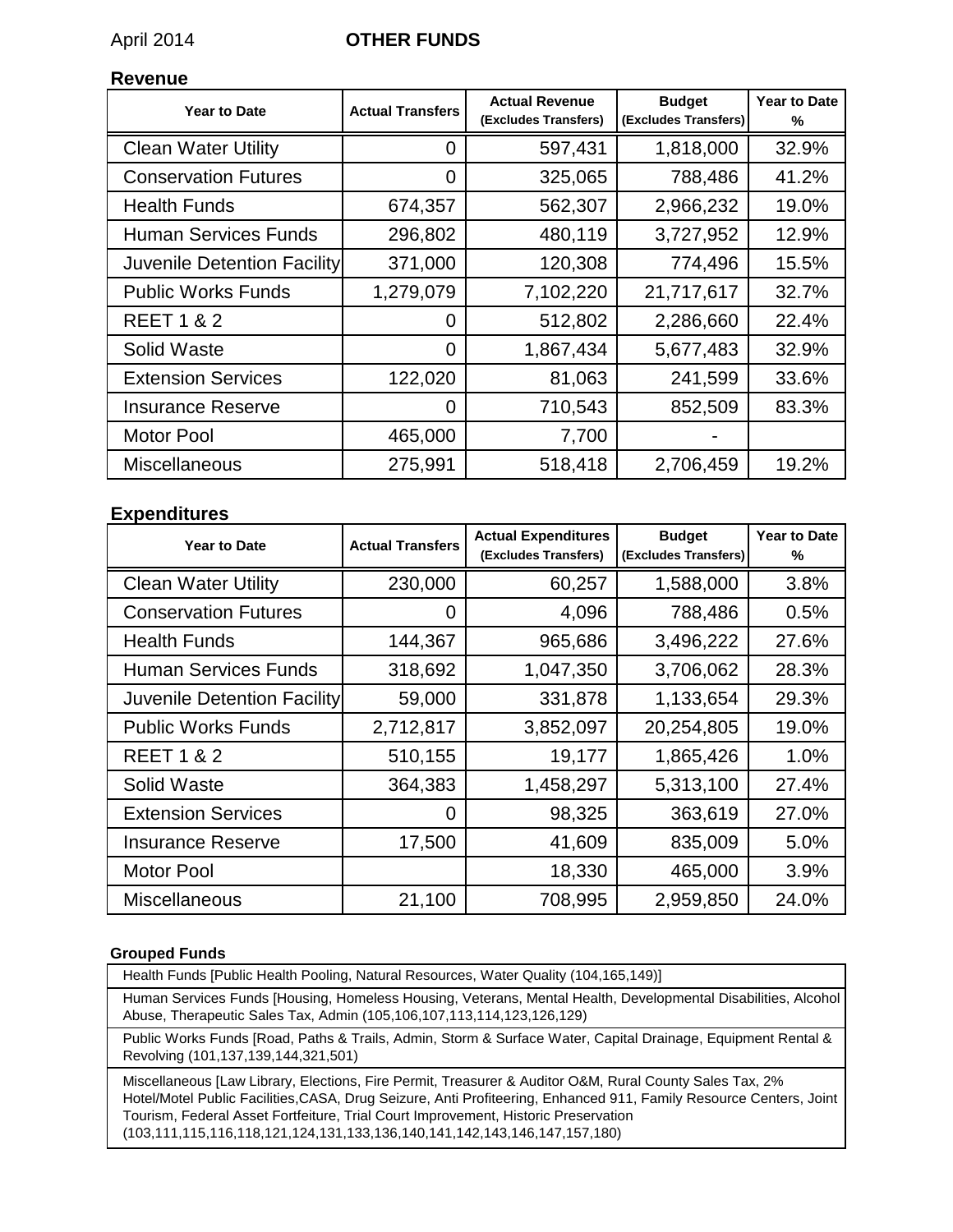|                                                       |                |               | <b>Report Date: 04/30/2014</b> |                |                       |
|-------------------------------------------------------|----------------|---------------|--------------------------------|----------------|-----------------------|
| <b>Group - Description</b>                            | <b>Budget</b>  | <b>Actual</b> | <b>Encumbrance</b>             | <b>Balance</b> | Percent<br><b>YTD</b> |
| Dept: 11 PUBLIC WORKS                                 |                |               |                                |                |                       |
| Revenue                                               |                |               |                                |                |                       |
| 34 CHARGES FOR GOODS & SERVICES                       | 20,826.00      | 3,286.63      | 0.00                           | 17,539.37      | 15.78                 |
| <b>36 MISCELLANEOUS REVENUES</b>                      | 5,600.00       | 0.00          | 0.00                           | 5,600.00       | 0.00                  |
| 39 OTHER FINANCING SOURCES                            | 187,649.00     | 178,100.00    | 0.00                           | 9,549.00       | 94.91                 |
| <b>Revenue Total:</b>                                 | 214,075.00     | 181,386.63    | 0.00                           | 32,688.37      | 84.73                 |
| <b>Expenditures</b>                                   |                |               |                                |                |                       |
| 10 SALARIES                                           | 119,960.00     | 34,363.39     | 0.00                           | 85,596.61      | 28.64                 |
| 15 BENEFITS                                           | 61,974.00      | 17,436.38     | 0.00                           | 44,537.62      | 28.13                 |
| 20 MAINTENANCE & OPERATIONS                           | 56,336.00      | 17,710.62     | 0.00                           | 38,625.38      | 31.43                 |
| <b>30 INTERGOVERNMENT</b>                             | 749.00         | 486.67        | 0.00                           | 262.33         | 64.97                 |
| <b>40 CAPITAL</b>                                     | 0.00           | 3,690.36      | 0.00                           | (3,690.36)     | 0.00                  |
| 50 INTERDEPT & TRANSFERS                              | 0.00           | 837.46        | 0.00                           | (837.46)       | 0.00                  |
| <b>Expenditure Total:</b>                             | 239,019.00     | 74,524.88     | 0.00                           | 164,494.12     | 31.17                 |
| <b>Dept Total:</b>                                    | (24,944.00)    | 106,861.75    | 0.00                           | (131, 805.75)  |                       |
| <b>Dept: 13 HUMAN SERVICES</b><br><b>Expenditures</b> |                |               |                                |                |                       |
| 20 MAINTENANCE & OPERATIONS                           | 177,435.00     | 43,553.76     | 0.00                           | 133,881.24     | 24.54                 |
| 50 INTERDEPT & TRANSFERS                              | 6,010.00       | 6,010.00      | 0.00                           | 0.00           | 100.00                |
| <b>Expenditure Total:</b>                             | 183,445.00     | 49,563.76     | 0.00                           | 133,881.24     | 27.01                 |
| <b>Dept Total:</b>                                    | (183, 445.00)  | (49, 563.76)  | 0.00                           | (133, 881.24)  |                       |
| Dept: 20 ASSESSOR<br>Revenue                          |                |               |                                |                |                       |
| 34 CHARGES FOR GOODS & SERVICES                       | 20,400.00      | 6,792.05      | 0.00                           | 13,607.95      | 33.29                 |
| <b>Revenue Total:</b>                                 | 20,400.00      | 6,792.05      | 0.00                           | 13,607.95      | 33.29                 |
| <b>Expenditures</b>                                   |                |               |                                |                |                       |
| 10 SALARIES                                           | 729,271.00     | 212,291.83    | 0.00                           | 516,979.17     | 29.11                 |
| 15 BENEFITS                                           | 308,690.00     | 85,347.60     | 0.00                           | 223,342.40     | 27.64                 |
| 20 MAINTENANCE & OPERATIONS                           | 104,355.00     | 16,032.54     | 0.00                           | 88,322.46      | 15.36                 |
| <b>Expenditure Total:</b>                             | 1,142,316.00   | 313,671.97    | 0.00                           | 828,644.03     | 27.45                 |
| <b>Dept Total:</b>                                    | (1,121,916.00) | (306, 879.92) | 0.00                           | (815,036.08)   |                       |
| Dept: 21 AUDITOR<br><b>Revenue</b>                    |                |               |                                |                |                       |
| 32 LICENSES & PERMITS                                 | 5,000.00       | 1,170.00      | 0.00                           | 3,830.00       | 23.40                 |
| 34 CHARGES FOR GOODS & SERVICES                       | 609,600.00     | 162,000.45    | 0.00                           | 447,599.55     | 26.57                 |
| <b>36 MISCELLANEOUS REVENUES</b>                      | 0.00           | 1,010.18      | 0.00                           | (1,010.18)     | 0.00                  |
| <b>Revenue Total:</b>                                 | 614,600.00     | 164,180.63    | 0.00                           | 450,419.37     | 26.71                 |
| <b>Expenditures</b>                                   |                |               |                                |                |                       |
| 10 SALARIES                                           | 588,122.00     | 173,982.67    | 0.00                           | 414,139.33     | 29.58                 |
| 15 BENEFITS                                           | 228,429.00     | 66,909.59     | 0.00                           | 161,519.41     | 29.29                 |
| 20 MAINTENANCE & OPERATIONS                           | 95,525.00      | 10,820.73     | 0.00                           | 84,704.27      | 11.32                 |
| <b>Expenditure Total:</b>                             | 912,076.00     | 251,712.99    | 0.00                           | 660,363.01     | 27.59                 |
| <b>Dept Total:</b>                                    | (297, 476.00)  | (87, 532.36)  | 0.00                           | (209, 943.64)  |                       |

#### **Dept: 24 CLERK**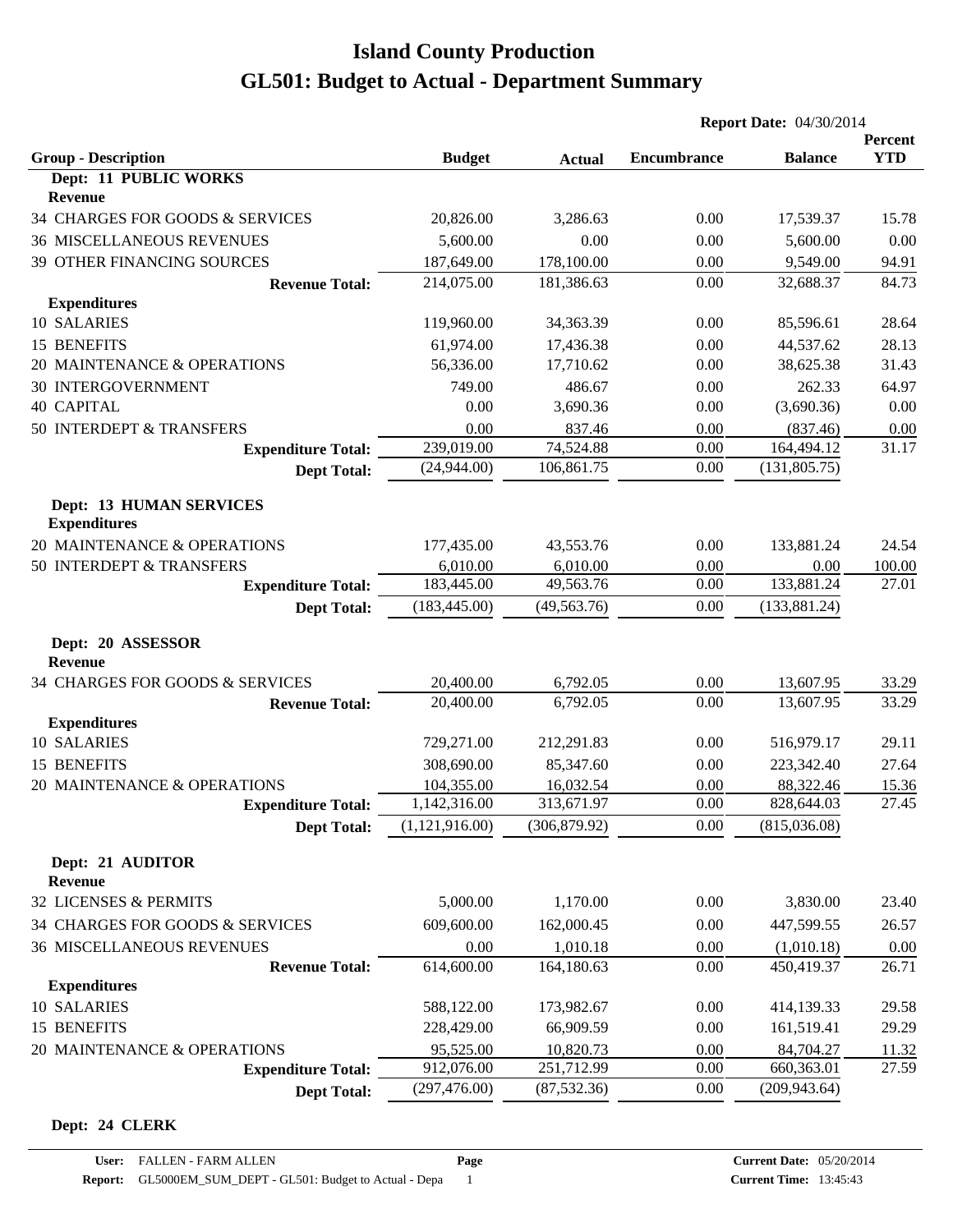|                                                  |                |               | <b>Report Date: 04/30/2014</b> |                                 |                       |
|--------------------------------------------------|----------------|---------------|--------------------------------|---------------------------------|-----------------------|
| <b>Group - Description</b>                       | <b>Budget</b>  | <b>Actual</b> | <b>Encumbrance</b>             | <b>Balance</b>                  | Percent<br><b>YTD</b> |
| <b>Revenue</b>                                   |                |               |                                |                                 |                       |
| 33 INTERGOVERMENTAL REVENUES                     | 176,000.00     | 17,809.74     | 0.00                           | 158,190.26                      | 10.11                 |
| 34 CHARGES FOR GOODS & SERVICES                  | 187,000.00     | 80,225.90     | 0.00                           | 106,774.10                      | 42.90                 |
| <b>35 FINES &amp; PENALTIES</b>                  | 59,600.00      | 33,494.14     | 0.00                           | 26,105.86                       | 56.19                 |
| <b>36 MISCELLANEOUS REVENUES</b>                 | 5,000.00       | 5,081.26      | 0.00                           | (81.26)                         | 101.62                |
| 39 OTHER FINANCING SOURCES                       | 9,000.00       | 9,000.00      | 0.00                           | 0.00                            | 100.00                |
| <b>Revenue Total:</b>                            | 436,600.00     | 145,611.04    | 0.00                           | 290,988.96                      | 33.35                 |
| <b>Expenditures</b>                              |                |               |                                |                                 |                       |
| 10 SALARIES                                      | 359,978.00     | 94,409.29     | 0.00                           | 265,568.71                      | 26.22                 |
| 15 BENEFITS                                      | 106,312.00     | 24,672.26     | 0.00                           | 81,639.74                       | 23.20                 |
| 20 MAINTENANCE & OPERATIONS                      | 39,000.00      | 7,013.56      | 0.00                           | 31,986.44                       | 17.98                 |
| <b>Expenditure Total:</b>                        | 505,290.00     | 126,095.11    | 0.00                           | 379,194.89                      | 24.95                 |
| <b>Dept Total:</b>                               | (68,690.00)    | 19,515.93     | 0.00                           | (88, 205.93)                    |                       |
| Dept: 25 COMMISSIONERS<br><b>Revenue</b>         |                |               |                                |                                 |                       |
| 34 CHARGES FOR GOODS & SERVICES                  | 500.00         | 96.12         | 0.00                           | 403.88                          | 19.22                 |
| <b>Revenue Total:</b>                            | 500.00         | 96.12         | 0.00                           | 403.88                          | 19.22                 |
| <b>Expenditures</b>                              |                |               |                                |                                 |                       |
| 10 SALARIES                                      | 425,411.00     | 128,475.92    | 0.00                           | 296,935.08                      | 30.20                 |
| 15 BENEFITS                                      | 139,286.00     | 40,069.45     | 0.00                           | 99,216.55                       | 28.76                 |
| 20 MAINTENANCE & OPERATIONS                      | 54,700.00      | 11,106.63     | 0.00                           | 43,593.37                       | 20.30                 |
| <b>Expenditure Total:</b>                        | 619,397.00     | 179,652.00    | 0.00                           | 439,745.00                      | 29.00                 |
| <b>Dept Total:</b>                               | (618, 897.00)  | (179, 555.88) | 0.00                           | (439, 341.12)                   |                       |
| Dept: 26 CENTRAL SERVICES<br><b>Expenditures</b> |                |               |                                |                                 |                       |
| 10 SALARIES                                      | 357,141.00     | 109,874.77    | 0.00                           | 247,266.23                      | 30.76                 |
| 15 BENEFITS                                      | 164,734.00     | 51,171.88     | 0.00                           | 113,562.12                      | 31.06                 |
| 20 MAINTENANCE & OPERATIONS                      | 633,050.00     | 187,303.02    | 0.00                           | 445,746.98                      | 29.58                 |
| <b>40 CAPITAL</b>                                | 306,000.00     | 5,272.71      | 0.00                           | 300,727.29                      | 1.72                  |
| <b>Expenditure Total:</b>                        | 1,460,925.00   | 353,622.38    | 0.00                           | 1,107,302.62                    | 24.20                 |
| <b>Dept Total:</b>                               | (1,460,925.00) | (353, 622.38) | 0.00                           | (1,107,302.62)                  |                       |
| Dept: 27 CORONER<br>Revenue                      |                |               |                                |                                 |                       |
| 33 INTERGOVERMENTAL REVENUES                     | 20,000.00      | 22,897.88     | 0.00                           | (2,897.88)                      | 114.48                |
| <b>Revenue Total:</b>                            | 20,000.00      | 22,897.88     | 0.00                           | (2,897.88)                      | 114.48                |
| <b>Expenditures</b>                              |                |               |                                |                                 |                       |
| 10 SALARIES                                      | 115,772.00     | 37,113.59     | 0.00                           | 78,658.41                       | 32.05                 |
| 15 BENEFITS                                      | 50,148.00      | 14,925.79     | 0.00                           | 35,222.21                       | 29.76                 |
| 20 MAINTENANCE & OPERATIONS                      | 82,000.00      | 30,874.58     | 0.00                           | 51,125.42                       | 37.65                 |
| <b>Expenditure Total:</b>                        | 247,920.00     | 82,913.96     | 0.00                           | 165,006.04                      | 33.44                 |
| <b>Dept Total:</b>                               | (227, 920.00)  | (60,016.08)   | 0.00                           | (167, 903.92)                   |                       |
| Dept: 28 FACILITIES & MAINTENANCE<br>Revenue     |                |               |                                |                                 |                       |
| 34 CHARGES FOR GOODS & SERVICES                  | 75,720.00      | 26,852.84     | 0.00                           | 48,867.16                       | 35.46                 |
| FALLEN - FARM ALLEN<br>User:                     | Page           |               |                                | <b>Current Date: 05/20/2014</b> |                       |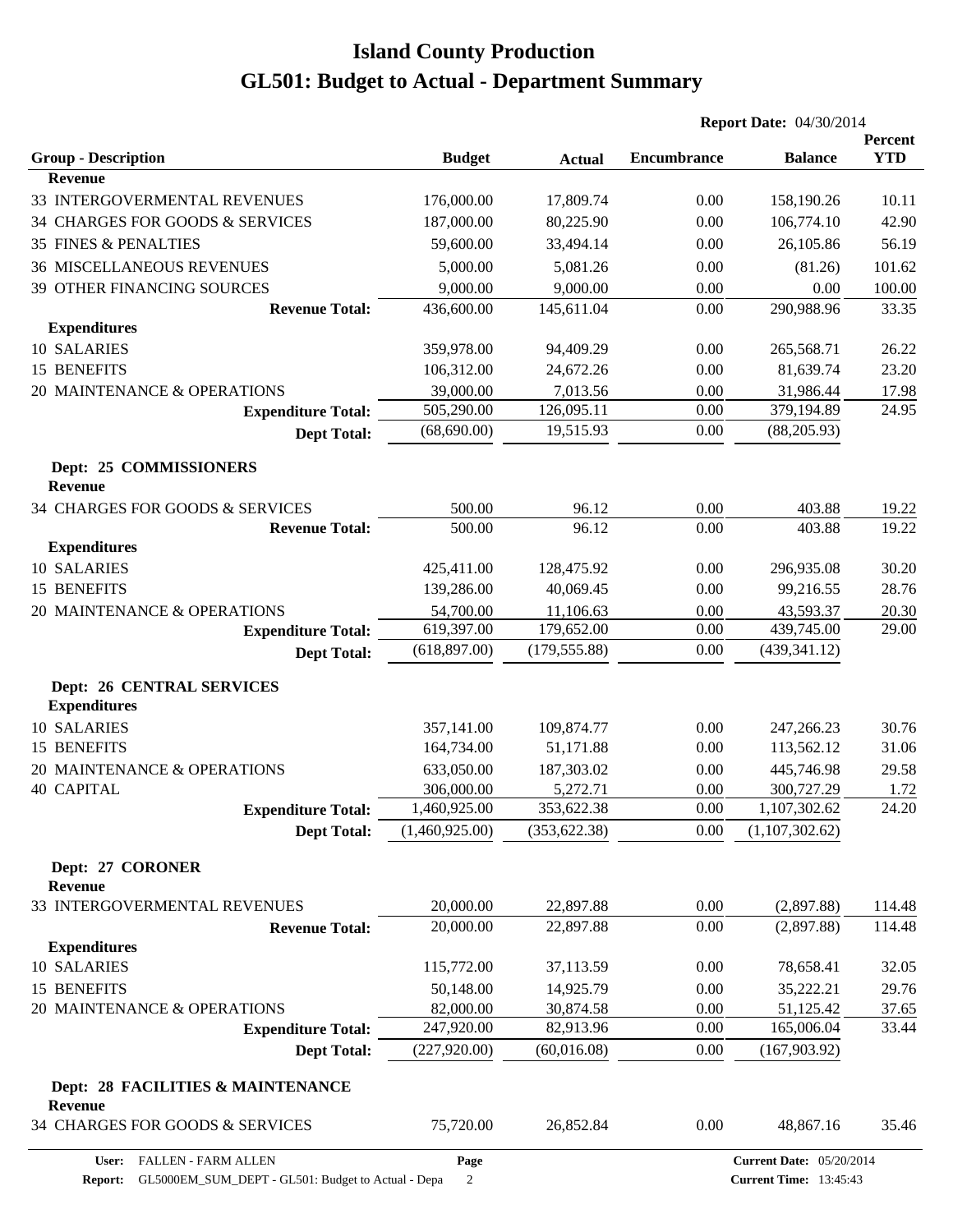| <b>YTD</b><br><b>Group - Description</b><br><b>Encumbrance</b><br><b>Balance</b><br><b>Budget</b><br><b>Actual</b><br>75,720.00<br>26,852.84<br>0.00<br>48,867.16<br><b>Revenue Total:</b><br><b>Expenditures</b><br>10 SALARIES<br>453,796.00<br>116,939.94<br>0.00<br>336,856.06<br>15 BENEFITS<br>217,666.00<br>56,313.98<br>0.00<br>161,352.02<br>20 MAINTENANCE & OPERATIONS<br>428,150.00<br>154,414.97<br>0.00<br>273,735.03<br><b>Expenditure Total:</b><br>1,099,612.00<br>327,668.89<br>0.00<br>771,943.11<br>(1,023,892.00)<br>(300, 816.05)<br>0.00<br>(723, 075.95)<br><b>Dept Total:</b><br>Dept: 29 DISTRICT COURT<br><b>Revenue</b><br>33 INTERGOVERMENTAL REVENUES<br>270,000.00<br>5,374.99<br>0.00<br>264,625.01<br>34 CHARGES FOR GOODS & SERVICES<br>210,500.00<br>79,298.13<br>0.00<br>131,201.87<br><b>35 FINES &amp; PENALTIES</b><br>0.00<br>304,874.95<br>479,400.00<br>174,525.05<br>0.00<br>11,219.11<br><b>36 MISCELLANEOUS REVENUES</b><br>23,000.00<br>11,780.89<br>270,979.06<br>0.00<br>711,920.94<br>982,900.00<br><b>Revenue Total:</b><br><b>Expenditures</b><br><b>10 SALARIES</b><br>758,934.00<br>0.00<br>209,484.07<br>549,449.93<br>15 BENEFITS<br>200,398.08<br>287,773.00<br>87,374.92<br>0.00<br>0.00<br>20 MAINTENANCE & OPERATIONS<br>91,010.00<br>31,749.50<br>59,260.50<br>1,137,717.00<br>0.00<br>328,608.49<br>809,108.51<br>28.88<br><b>Expenditure Total:</b><br>(154, 817.00)<br>(57, 629.43)<br>0.00<br>(97, 187.57)<br><b>Dept Total:</b><br>Dept: 36 MISCELLANEOUS<br><b>Expenditures</b><br>10 SALARIES<br>10,377.00<br>3,055.60<br>0.00<br>7,321.40<br>29.44<br><b>15 BENEFITS</b><br>41,059.00<br>14,686.49<br>0.00<br>26,372.51<br>35.76<br>97,022.77<br>20 MAINTENANCE & OPERATIONS<br>120,860.00<br>23,837.23<br>0.00<br>19.72<br>30 INTERGOVERNMENT<br>70,846.25<br>101,541.46<br>0.00<br>(30, 695.21)<br>143.32<br>243,142.25<br>143,120.78<br>0.00<br>100,021.47<br>58.86<br><b>Expenditure Total:</b><br>(100, 021.47)<br>(243, 142.25)<br>(143, 120.78)<br>0.00<br><b>Dept Total:</b><br>Dept: 39 PROSECUTING ATTORNEY<br><b>Revenue</b><br>33 INTERGOVERMENTAL REVENUES<br>227,733.00<br>0.00<br>172,514.17<br>55,218.83<br>0.00<br>34 CHARGES FOR GOODS & SERVICES<br>25,500.00<br>12,532.13<br>12,967.87<br>0.00<br><b>35 FINES &amp; PENALTIES</b><br>400.00<br>495.05<br>(95.05)<br><b>36 MISCELLANEOUS REVENUES</b><br>0.00<br>4.51<br>0.00<br>0.00<br>(4.51)<br>39 OTHER FINANCING SOURCES<br>13,000.00<br>13,000.00<br>0.00<br>0.00<br>100.00<br>266,633.00<br>0.00<br>185,382.48<br><b>Revenue Total:</b><br>81,250.52<br><b>Expenditures</b><br>10 SALARIES<br>1,015,443.00<br>0.00<br>294,216.79<br>721,226.21<br>15 BENEFITS<br>394,609.00<br>115,532.27<br>0.00<br>279,076.73<br>20 MAINTENANCE & OPERATIONS<br>112,722.00<br>17,703.29<br>0.00<br>95,018.71<br>0.00<br>0.00<br>0.00<br>0.00<br><b>40 CAPITAL</b><br>1,522,774.00<br>427,452.35<br>1,095,321.65<br>0.00<br><b>Expenditure Total:</b><br>(1,256,141.00)<br>0.00<br>(909, 939.17)<br><b>Dept Total:</b><br>(346, 201.83) |  | <b>Report Date: 04/30/2014</b> |  |         |
|------------------------------------------------------------------------------------------------------------------------------------------------------------------------------------------------------------------------------------------------------------------------------------------------------------------------------------------------------------------------------------------------------------------------------------------------------------------------------------------------------------------------------------------------------------------------------------------------------------------------------------------------------------------------------------------------------------------------------------------------------------------------------------------------------------------------------------------------------------------------------------------------------------------------------------------------------------------------------------------------------------------------------------------------------------------------------------------------------------------------------------------------------------------------------------------------------------------------------------------------------------------------------------------------------------------------------------------------------------------------------------------------------------------------------------------------------------------------------------------------------------------------------------------------------------------------------------------------------------------------------------------------------------------------------------------------------------------------------------------------------------------------------------------------------------------------------------------------------------------------------------------------------------------------------------------------------------------------------------------------------------------------------------------------------------------------------------------------------------------------------------------------------------------------------------------------------------------------------------------------------------------------------------------------------------------------------------------------------------------------------------------------------------------------------------------------------------------------------------------------------------------------------------------------------------------------------------------------------------------------------------------------------------------------------------------------------------------------------------------------------------------------------------------------------------------------------------------------------------------------------------------------------------------------------------------------------------------------------------------------------------------------------------------------------------------------|--|--------------------------------|--|---------|
|                                                                                                                                                                                                                                                                                                                                                                                                                                                                                                                                                                                                                                                                                                                                                                                                                                                                                                                                                                                                                                                                                                                                                                                                                                                                                                                                                                                                                                                                                                                                                                                                                                                                                                                                                                                                                                                                                                                                                                                                                                                                                                                                                                                                                                                                                                                                                                                                                                                                                                                                                                                                                                                                                                                                                                                                                                                                                                                                                                                                                                                                        |  |                                |  | Percent |
|                                                                                                                                                                                                                                                                                                                                                                                                                                                                                                                                                                                                                                                                                                                                                                                                                                                                                                                                                                                                                                                                                                                                                                                                                                                                                                                                                                                                                                                                                                                                                                                                                                                                                                                                                                                                                                                                                                                                                                                                                                                                                                                                                                                                                                                                                                                                                                                                                                                                                                                                                                                                                                                                                                                                                                                                                                                                                                                                                                                                                                                                        |  |                                |  | 35.46   |
|                                                                                                                                                                                                                                                                                                                                                                                                                                                                                                                                                                                                                                                                                                                                                                                                                                                                                                                                                                                                                                                                                                                                                                                                                                                                                                                                                                                                                                                                                                                                                                                                                                                                                                                                                                                                                                                                                                                                                                                                                                                                                                                                                                                                                                                                                                                                                                                                                                                                                                                                                                                                                                                                                                                                                                                                                                                                                                                                                                                                                                                                        |  |                                |  |         |
|                                                                                                                                                                                                                                                                                                                                                                                                                                                                                                                                                                                                                                                                                                                                                                                                                                                                                                                                                                                                                                                                                                                                                                                                                                                                                                                                                                                                                                                                                                                                                                                                                                                                                                                                                                                                                                                                                                                                                                                                                                                                                                                                                                                                                                                                                                                                                                                                                                                                                                                                                                                                                                                                                                                                                                                                                                                                                                                                                                                                                                                                        |  |                                |  | 25.76   |
|                                                                                                                                                                                                                                                                                                                                                                                                                                                                                                                                                                                                                                                                                                                                                                                                                                                                                                                                                                                                                                                                                                                                                                                                                                                                                                                                                                                                                                                                                                                                                                                                                                                                                                                                                                                                                                                                                                                                                                                                                                                                                                                                                                                                                                                                                                                                                                                                                                                                                                                                                                                                                                                                                                                                                                                                                                                                                                                                                                                                                                                                        |  |                                |  | 25.87   |
|                                                                                                                                                                                                                                                                                                                                                                                                                                                                                                                                                                                                                                                                                                                                                                                                                                                                                                                                                                                                                                                                                                                                                                                                                                                                                                                                                                                                                                                                                                                                                                                                                                                                                                                                                                                                                                                                                                                                                                                                                                                                                                                                                                                                                                                                                                                                                                                                                                                                                                                                                                                                                                                                                                                                                                                                                                                                                                                                                                                                                                                                        |  |                                |  | 36.06   |
|                                                                                                                                                                                                                                                                                                                                                                                                                                                                                                                                                                                                                                                                                                                                                                                                                                                                                                                                                                                                                                                                                                                                                                                                                                                                                                                                                                                                                                                                                                                                                                                                                                                                                                                                                                                                                                                                                                                                                                                                                                                                                                                                                                                                                                                                                                                                                                                                                                                                                                                                                                                                                                                                                                                                                                                                                                                                                                                                                                                                                                                                        |  |                                |  | 29.79   |
|                                                                                                                                                                                                                                                                                                                                                                                                                                                                                                                                                                                                                                                                                                                                                                                                                                                                                                                                                                                                                                                                                                                                                                                                                                                                                                                                                                                                                                                                                                                                                                                                                                                                                                                                                                                                                                                                                                                                                                                                                                                                                                                                                                                                                                                                                                                                                                                                                                                                                                                                                                                                                                                                                                                                                                                                                                                                                                                                                                                                                                                                        |  |                                |  |         |
|                                                                                                                                                                                                                                                                                                                                                                                                                                                                                                                                                                                                                                                                                                                                                                                                                                                                                                                                                                                                                                                                                                                                                                                                                                                                                                                                                                                                                                                                                                                                                                                                                                                                                                                                                                                                                                                                                                                                                                                                                                                                                                                                                                                                                                                                                                                                                                                                                                                                                                                                                                                                                                                                                                                                                                                                                                                                                                                                                                                                                                                                        |  |                                |  |         |
|                                                                                                                                                                                                                                                                                                                                                                                                                                                                                                                                                                                                                                                                                                                                                                                                                                                                                                                                                                                                                                                                                                                                                                                                                                                                                                                                                                                                                                                                                                                                                                                                                                                                                                                                                                                                                                                                                                                                                                                                                                                                                                                                                                                                                                                                                                                                                                                                                                                                                                                                                                                                                                                                                                                                                                                                                                                                                                                                                                                                                                                                        |  |                                |  |         |
|                                                                                                                                                                                                                                                                                                                                                                                                                                                                                                                                                                                                                                                                                                                                                                                                                                                                                                                                                                                                                                                                                                                                                                                                                                                                                                                                                                                                                                                                                                                                                                                                                                                                                                                                                                                                                                                                                                                                                                                                                                                                                                                                                                                                                                                                                                                                                                                                                                                                                                                                                                                                                                                                                                                                                                                                                                                                                                                                                                                                                                                                        |  |                                |  | 1.99    |
|                                                                                                                                                                                                                                                                                                                                                                                                                                                                                                                                                                                                                                                                                                                                                                                                                                                                                                                                                                                                                                                                                                                                                                                                                                                                                                                                                                                                                                                                                                                                                                                                                                                                                                                                                                                                                                                                                                                                                                                                                                                                                                                                                                                                                                                                                                                                                                                                                                                                                                                                                                                                                                                                                                                                                                                                                                                                                                                                                                                                                                                                        |  |                                |  | 37.67   |
|                                                                                                                                                                                                                                                                                                                                                                                                                                                                                                                                                                                                                                                                                                                                                                                                                                                                                                                                                                                                                                                                                                                                                                                                                                                                                                                                                                                                                                                                                                                                                                                                                                                                                                                                                                                                                                                                                                                                                                                                                                                                                                                                                                                                                                                                                                                                                                                                                                                                                                                                                                                                                                                                                                                                                                                                                                                                                                                                                                                                                                                                        |  |                                |  | 36.40   |
|                                                                                                                                                                                                                                                                                                                                                                                                                                                                                                                                                                                                                                                                                                                                                                                                                                                                                                                                                                                                                                                                                                                                                                                                                                                                                                                                                                                                                                                                                                                                                                                                                                                                                                                                                                                                                                                                                                                                                                                                                                                                                                                                                                                                                                                                                                                                                                                                                                                                                                                                                                                                                                                                                                                                                                                                                                                                                                                                                                                                                                                                        |  |                                |  | 51.22   |
|                                                                                                                                                                                                                                                                                                                                                                                                                                                                                                                                                                                                                                                                                                                                                                                                                                                                                                                                                                                                                                                                                                                                                                                                                                                                                                                                                                                                                                                                                                                                                                                                                                                                                                                                                                                                                                                                                                                                                                                                                                                                                                                                                                                                                                                                                                                                                                                                                                                                                                                                                                                                                                                                                                                                                                                                                                                                                                                                                                                                                                                                        |  |                                |  | 27.56   |
|                                                                                                                                                                                                                                                                                                                                                                                                                                                                                                                                                                                                                                                                                                                                                                                                                                                                                                                                                                                                                                                                                                                                                                                                                                                                                                                                                                                                                                                                                                                                                                                                                                                                                                                                                                                                                                                                                                                                                                                                                                                                                                                                                                                                                                                                                                                                                                                                                                                                                                                                                                                                                                                                                                                                                                                                                                                                                                                                                                                                                                                                        |  |                                |  |         |
|                                                                                                                                                                                                                                                                                                                                                                                                                                                                                                                                                                                                                                                                                                                                                                                                                                                                                                                                                                                                                                                                                                                                                                                                                                                                                                                                                                                                                                                                                                                                                                                                                                                                                                                                                                                                                                                                                                                                                                                                                                                                                                                                                                                                                                                                                                                                                                                                                                                                                                                                                                                                                                                                                                                                                                                                                                                                                                                                                                                                                                                                        |  |                                |  | 27.60   |
|                                                                                                                                                                                                                                                                                                                                                                                                                                                                                                                                                                                                                                                                                                                                                                                                                                                                                                                                                                                                                                                                                                                                                                                                                                                                                                                                                                                                                                                                                                                                                                                                                                                                                                                                                                                                                                                                                                                                                                                                                                                                                                                                                                                                                                                                                                                                                                                                                                                                                                                                                                                                                                                                                                                                                                                                                                                                                                                                                                                                                                                                        |  |                                |  | 30.36   |
|                                                                                                                                                                                                                                                                                                                                                                                                                                                                                                                                                                                                                                                                                                                                                                                                                                                                                                                                                                                                                                                                                                                                                                                                                                                                                                                                                                                                                                                                                                                                                                                                                                                                                                                                                                                                                                                                                                                                                                                                                                                                                                                                                                                                                                                                                                                                                                                                                                                                                                                                                                                                                                                                                                                                                                                                                                                                                                                                                                                                                                                                        |  |                                |  | 34.88   |
|                                                                                                                                                                                                                                                                                                                                                                                                                                                                                                                                                                                                                                                                                                                                                                                                                                                                                                                                                                                                                                                                                                                                                                                                                                                                                                                                                                                                                                                                                                                                                                                                                                                                                                                                                                                                                                                                                                                                                                                                                                                                                                                                                                                                                                                                                                                                                                                                                                                                                                                                                                                                                                                                                                                                                                                                                                                                                                                                                                                                                                                                        |  |                                |  |         |
|                                                                                                                                                                                                                                                                                                                                                                                                                                                                                                                                                                                                                                                                                                                                                                                                                                                                                                                                                                                                                                                                                                                                                                                                                                                                                                                                                                                                                                                                                                                                                                                                                                                                                                                                                                                                                                                                                                                                                                                                                                                                                                                                                                                                                                                                                                                                                                                                                                                                                                                                                                                                                                                                                                                                                                                                                                                                                                                                                                                                                                                                        |  |                                |  |         |
|                                                                                                                                                                                                                                                                                                                                                                                                                                                                                                                                                                                                                                                                                                                                                                                                                                                                                                                                                                                                                                                                                                                                                                                                                                                                                                                                                                                                                                                                                                                                                                                                                                                                                                                                                                                                                                                                                                                                                                                                                                                                                                                                                                                                                                                                                                                                                                                                                                                                                                                                                                                                                                                                                                                                                                                                                                                                                                                                                                                                                                                                        |  |                                |  |         |
|                                                                                                                                                                                                                                                                                                                                                                                                                                                                                                                                                                                                                                                                                                                                                                                                                                                                                                                                                                                                                                                                                                                                                                                                                                                                                                                                                                                                                                                                                                                                                                                                                                                                                                                                                                                                                                                                                                                                                                                                                                                                                                                                                                                                                                                                                                                                                                                                                                                                                                                                                                                                                                                                                                                                                                                                                                                                                                                                                                                                                                                                        |  |                                |  |         |
|                                                                                                                                                                                                                                                                                                                                                                                                                                                                                                                                                                                                                                                                                                                                                                                                                                                                                                                                                                                                                                                                                                                                                                                                                                                                                                                                                                                                                                                                                                                                                                                                                                                                                                                                                                                                                                                                                                                                                                                                                                                                                                                                                                                                                                                                                                                                                                                                                                                                                                                                                                                                                                                                                                                                                                                                                                                                                                                                                                                                                                                                        |  |                                |  |         |
|                                                                                                                                                                                                                                                                                                                                                                                                                                                                                                                                                                                                                                                                                                                                                                                                                                                                                                                                                                                                                                                                                                                                                                                                                                                                                                                                                                                                                                                                                                                                                                                                                                                                                                                                                                                                                                                                                                                                                                                                                                                                                                                                                                                                                                                                                                                                                                                                                                                                                                                                                                                                                                                                                                                                                                                                                                                                                                                                                                                                                                                                        |  |                                |  |         |
|                                                                                                                                                                                                                                                                                                                                                                                                                                                                                                                                                                                                                                                                                                                                                                                                                                                                                                                                                                                                                                                                                                                                                                                                                                                                                                                                                                                                                                                                                                                                                                                                                                                                                                                                                                                                                                                                                                                                                                                                                                                                                                                                                                                                                                                                                                                                                                                                                                                                                                                                                                                                                                                                                                                                                                                                                                                                                                                                                                                                                                                                        |  |                                |  |         |
|                                                                                                                                                                                                                                                                                                                                                                                                                                                                                                                                                                                                                                                                                                                                                                                                                                                                                                                                                                                                                                                                                                                                                                                                                                                                                                                                                                                                                                                                                                                                                                                                                                                                                                                                                                                                                                                                                                                                                                                                                                                                                                                                                                                                                                                                                                                                                                                                                                                                                                                                                                                                                                                                                                                                                                                                                                                                                                                                                                                                                                                                        |  |                                |  |         |
|                                                                                                                                                                                                                                                                                                                                                                                                                                                                                                                                                                                                                                                                                                                                                                                                                                                                                                                                                                                                                                                                                                                                                                                                                                                                                                                                                                                                                                                                                                                                                                                                                                                                                                                                                                                                                                                                                                                                                                                                                                                                                                                                                                                                                                                                                                                                                                                                                                                                                                                                                                                                                                                                                                                                                                                                                                                                                                                                                                                                                                                                        |  |                                |  |         |
|                                                                                                                                                                                                                                                                                                                                                                                                                                                                                                                                                                                                                                                                                                                                                                                                                                                                                                                                                                                                                                                                                                                                                                                                                                                                                                                                                                                                                                                                                                                                                                                                                                                                                                                                                                                                                                                                                                                                                                                                                                                                                                                                                                                                                                                                                                                                                                                                                                                                                                                                                                                                                                                                                                                                                                                                                                                                                                                                                                                                                                                                        |  |                                |  |         |
|                                                                                                                                                                                                                                                                                                                                                                                                                                                                                                                                                                                                                                                                                                                                                                                                                                                                                                                                                                                                                                                                                                                                                                                                                                                                                                                                                                                                                                                                                                                                                                                                                                                                                                                                                                                                                                                                                                                                                                                                                                                                                                                                                                                                                                                                                                                                                                                                                                                                                                                                                                                                                                                                                                                                                                                                                                                                                                                                                                                                                                                                        |  |                                |  |         |
|                                                                                                                                                                                                                                                                                                                                                                                                                                                                                                                                                                                                                                                                                                                                                                                                                                                                                                                                                                                                                                                                                                                                                                                                                                                                                                                                                                                                                                                                                                                                                                                                                                                                                                                                                                                                                                                                                                                                                                                                                                                                                                                                                                                                                                                                                                                                                                                                                                                                                                                                                                                                                                                                                                                                                                                                                                                                                                                                                                                                                                                                        |  |                                |  | 24.24   |
|                                                                                                                                                                                                                                                                                                                                                                                                                                                                                                                                                                                                                                                                                                                                                                                                                                                                                                                                                                                                                                                                                                                                                                                                                                                                                                                                                                                                                                                                                                                                                                                                                                                                                                                                                                                                                                                                                                                                                                                                                                                                                                                                                                                                                                                                                                                                                                                                                                                                                                                                                                                                                                                                                                                                                                                                                                                                                                                                                                                                                                                                        |  |                                |  | 49.14   |
|                                                                                                                                                                                                                                                                                                                                                                                                                                                                                                                                                                                                                                                                                                                                                                                                                                                                                                                                                                                                                                                                                                                                                                                                                                                                                                                                                                                                                                                                                                                                                                                                                                                                                                                                                                                                                                                                                                                                                                                                                                                                                                                                                                                                                                                                                                                                                                                                                                                                                                                                                                                                                                                                                                                                                                                                                                                                                                                                                                                                                                                                        |  |                                |  | 123.76  |
|                                                                                                                                                                                                                                                                                                                                                                                                                                                                                                                                                                                                                                                                                                                                                                                                                                                                                                                                                                                                                                                                                                                                                                                                                                                                                                                                                                                                                                                                                                                                                                                                                                                                                                                                                                                                                                                                                                                                                                                                                                                                                                                                                                                                                                                                                                                                                                                                                                                                                                                                                                                                                                                                                                                                                                                                                                                                                                                                                                                                                                                                        |  |                                |  |         |
|                                                                                                                                                                                                                                                                                                                                                                                                                                                                                                                                                                                                                                                                                                                                                                                                                                                                                                                                                                                                                                                                                                                                                                                                                                                                                                                                                                                                                                                                                                                                                                                                                                                                                                                                                                                                                                                                                                                                                                                                                                                                                                                                                                                                                                                                                                                                                                                                                                                                                                                                                                                                                                                                                                                                                                                                                                                                                                                                                                                                                                                                        |  |                                |  |         |
|                                                                                                                                                                                                                                                                                                                                                                                                                                                                                                                                                                                                                                                                                                                                                                                                                                                                                                                                                                                                                                                                                                                                                                                                                                                                                                                                                                                                                                                                                                                                                                                                                                                                                                                                                                                                                                                                                                                                                                                                                                                                                                                                                                                                                                                                                                                                                                                                                                                                                                                                                                                                                                                                                                                                                                                                                                                                                                                                                                                                                                                                        |  |                                |  | 30.47   |
|                                                                                                                                                                                                                                                                                                                                                                                                                                                                                                                                                                                                                                                                                                                                                                                                                                                                                                                                                                                                                                                                                                                                                                                                                                                                                                                                                                                                                                                                                                                                                                                                                                                                                                                                                                                                                                                                                                                                                                                                                                                                                                                                                                                                                                                                                                                                                                                                                                                                                                                                                                                                                                                                                                                                                                                                                                                                                                                                                                                                                                                                        |  |                                |  |         |
|                                                                                                                                                                                                                                                                                                                                                                                                                                                                                                                                                                                                                                                                                                                                                                                                                                                                                                                                                                                                                                                                                                                                                                                                                                                                                                                                                                                                                                                                                                                                                                                                                                                                                                                                                                                                                                                                                                                                                                                                                                                                                                                                                                                                                                                                                                                                                                                                                                                                                                                                                                                                                                                                                                                                                                                                                                                                                                                                                                                                                                                                        |  |                                |  | 28.97   |
|                                                                                                                                                                                                                                                                                                                                                                                                                                                                                                                                                                                                                                                                                                                                                                                                                                                                                                                                                                                                                                                                                                                                                                                                                                                                                                                                                                                                                                                                                                                                                                                                                                                                                                                                                                                                                                                                                                                                                                                                                                                                                                                                                                                                                                                                                                                                                                                                                                                                                                                                                                                                                                                                                                                                                                                                                                                                                                                                                                                                                                                                        |  |                                |  | 29.27   |
|                                                                                                                                                                                                                                                                                                                                                                                                                                                                                                                                                                                                                                                                                                                                                                                                                                                                                                                                                                                                                                                                                                                                                                                                                                                                                                                                                                                                                                                                                                                                                                                                                                                                                                                                                                                                                                                                                                                                                                                                                                                                                                                                                                                                                                                                                                                                                                                                                                                                                                                                                                                                                                                                                                                                                                                                                                                                                                                                                                                                                                                                        |  |                                |  | 15.70   |
|                                                                                                                                                                                                                                                                                                                                                                                                                                                                                                                                                                                                                                                                                                                                                                                                                                                                                                                                                                                                                                                                                                                                                                                                                                                                                                                                                                                                                                                                                                                                                                                                                                                                                                                                                                                                                                                                                                                                                                                                                                                                                                                                                                                                                                                                                                                                                                                                                                                                                                                                                                                                                                                                                                                                                                                                                                                                                                                                                                                                                                                                        |  |                                |  | 0.00    |
|                                                                                                                                                                                                                                                                                                                                                                                                                                                                                                                                                                                                                                                                                                                                                                                                                                                                                                                                                                                                                                                                                                                                                                                                                                                                                                                                                                                                                                                                                                                                                                                                                                                                                                                                                                                                                                                                                                                                                                                                                                                                                                                                                                                                                                                                                                                                                                                                                                                                                                                                                                                                                                                                                                                                                                                                                                                                                                                                                                                                                                                                        |  |                                |  | 28.07   |
|                                                                                                                                                                                                                                                                                                                                                                                                                                                                                                                                                                                                                                                                                                                                                                                                                                                                                                                                                                                                                                                                                                                                                                                                                                                                                                                                                                                                                                                                                                                                                                                                                                                                                                                                                                                                                                                                                                                                                                                                                                                                                                                                                                                                                                                                                                                                                                                                                                                                                                                                                                                                                                                                                                                                                                                                                                                                                                                                                                                                                                                                        |  |                                |  |         |

#### **Dept: 40 SHERIFF**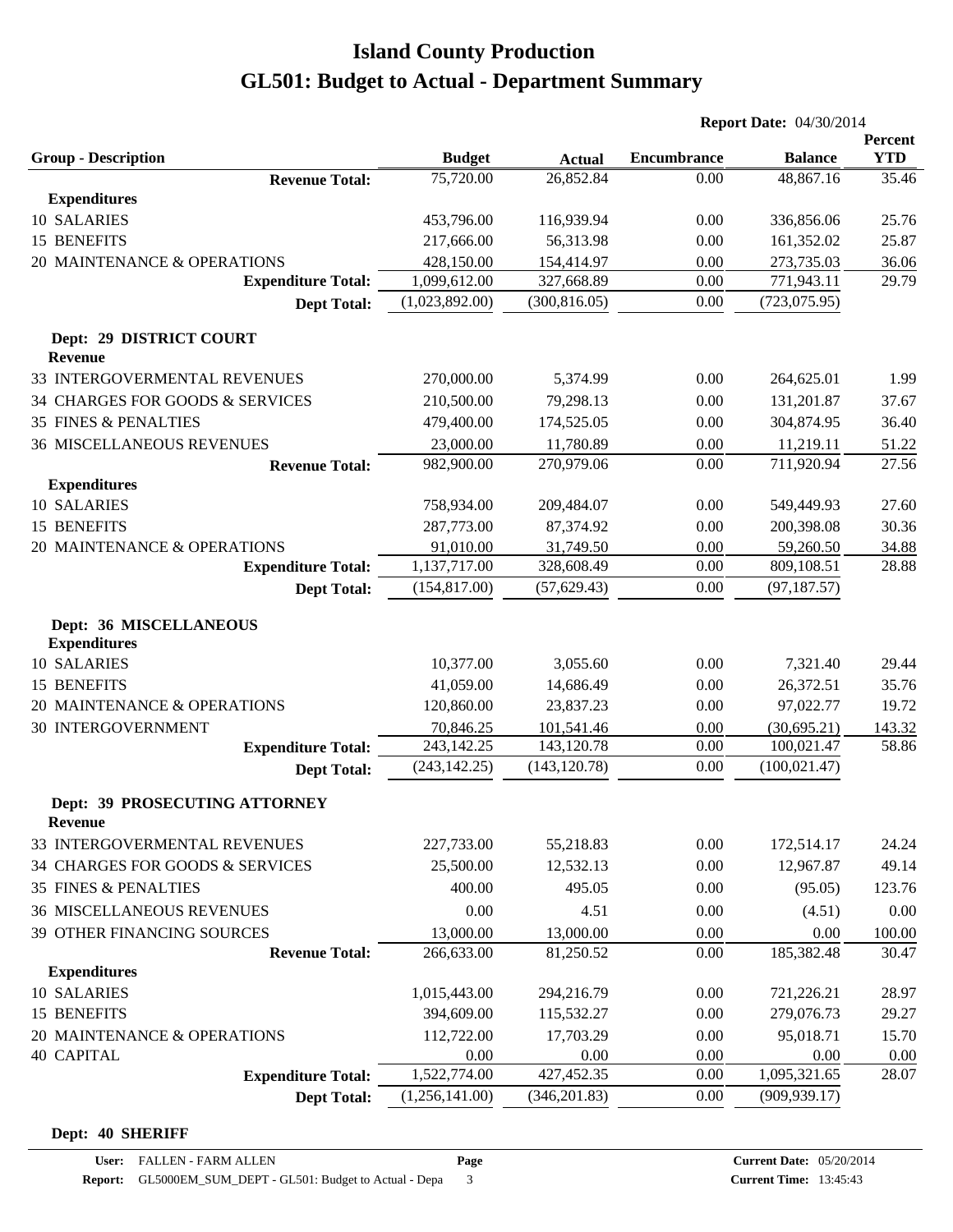|                                              |                |                | <b>Report Date: 04/30/2014</b> |                |                       |
|----------------------------------------------|----------------|----------------|--------------------------------|----------------|-----------------------|
| <b>Group - Description</b>                   | <b>Budget</b>  | <b>Actual</b>  | <b>Encumbrance</b>             | <b>Balance</b> | Percent<br><b>YTD</b> |
| <b>Revenue</b>                               |                |                |                                |                |                       |
| 32 LICENSES & PERMITS                        | 40,100.00      | 13,508.84      | 0.00                           | 26,591.16      | 33.68                 |
| 33 INTERGOVERMENTAL REVENUES                 | 185,500.00     | 168,654.19     | 0.00                           | 16,845.81      | 90.91                 |
| 34 CHARGES FOR GOODS & SERVICES              | 48,500.00      | 13,028.49      | 0.00                           | 35,471.51      | 26.86                 |
| 35 FINES & PENALTIES                         | 0.00           | 44.47          | 0.00                           | (44.47)        | 0.00                  |
| <b>36 MISCELLANEOUS REVENUES</b>             | 10,000.00      | 1,215.82       | 0.00                           | 8,784.18       | 12.15                 |
| <b>38 NONREVENUES</b>                        | 0.00           | 10,431.92      | 0.00                           | (10, 431.92)   | 0.00                  |
| 39 OTHER FINANCING SOURCES                   | 725,000.00     | 725,000.00     | 0.00                           | 0.00           | 100.00                |
| <b>Revenue Total:</b>                        | 1,009,100.00   | 931,883.73     | 0.00                           | 77,216.27      | 92.34                 |
| <b>Expenditures</b>                          |                |                |                                |                |                       |
| 10 SALARIES                                  | 4,172,017.00   | 1,239,086.76   | 0.00                           | 2,932,930.24   | 29.69                 |
| 15 BENEFITS                                  | 1,700,061.00   | 486,165.34     | 0.00                           | 1,213,895.66   | 28.59                 |
| 20 MAINTENANCE & OPERATIONS                  | 849,690.00     | 234,855.63     | 0.00                           | 614,834.37     | 27.64                 |
| <b>30 INTERGOVERNMENT</b>                    | 585,000.00     | 292,345.12     | 0.00                           | 292,654.88     | 49.97                 |
| <b>40 CAPITAL</b>                            | 37,000.00      | 0.00           | 0.00                           | 37,000.00      | 0.00                  |
| 50 INTERDEPT & TRANSFERS                     | 56,000.00      | 247.07         | 0.00                           | 55,752.93      | 0.44                  |
| <b>Expenditure Total:</b>                    | 7,399,768.00   | 2,252,699.92   | 0.00                           | 5,147,068.08   | 30.44                 |
| <b>Dept Total:</b>                           | (6,390,668.00) | (1,320,816.19) | 0.00                           | (5,069,851.81) |                       |
| Dept: 41 SUPERIOR COURT<br><b>Revenue</b>    |                |                |                                |                |                       |
| 32 LICENSES & PERMITS                        | 20,000.00      | 2,990.00       | 0.00                           | 17,010.00      | 14.95                 |
| 33 INTERGOVERMENTAL REVENUES                 | 333,686.00     | 60,563.68      | 0.00                           | 273,122.32     | 18.14                 |
| 34 CHARGES FOR GOODS & SERVICES              | 18,000.00      | 5,957.09       | 0.00                           | 12,042.91      | 33.09                 |
| <b>36 MISCELLANEOUS REVENUES</b>             | 0.00           | 280.23         | 0.00                           | (280.23)       | 0.00                  |
| 39 OTHER FINANCING SOURCES                   | 0.00           | 0.00           | 0.00                           | 0.00           | 0.00                  |
| <b>Revenue Total:</b>                        | 371,686.00     | 69,791.00      | 0.00                           | 301,895.00     | 18.77                 |
| <b>Expenditures</b>                          |                |                |                                |                |                       |
| 10 SALARIES                                  | 795,176.00     | 238,855.74     | 0.00                           | 556,320.26     | 30.03                 |
| 15 BENEFITS                                  | 199,971.00     | 60,617.02      | 0.00                           | 139,353.98     | 30.31                 |
| 20 MAINTENANCE & OPERATIONS                  | 156,639.00     | 42,798.92      | 0.00                           | 113,840.08     | 27.32                 |
| 50 INTERDEPT & TRANSFERS                     | 371,000.00     | 371,000.00     | 0.00                           | 0.00           | 100.00                |
| <b>Expenditure Total:</b>                    | 1,522,786.00   | 713,271.68     | 0.00                           | 809,514.32     | 46.83                 |
| <b>Dept Total:</b>                           | (1,151,100.00) | (643, 480.68)  | 0.00                           | (507, 619.32)  |                       |
| <b>Dept: 42 TREASURER</b><br><b>Revenue</b>  |                |                |                                |                |                       |
| 31 TAXES                                     | 81,000.00      | 33,748.09      | 0.00                           | 47,251.91      | 41.66                 |
| 34 CHARGES FOR GOODS & SERVICES              | 6,030.00       | 2,236.31       | 0.00                           | 3,793.69       | 37.08                 |
| <b>36 MISCELLANEOUS REVENUES</b>             | 552,000.00     | 167,950.56     | 0.00                           | 384,049.44     | 30.42                 |
| <b>Revenue Total:</b><br><b>Expenditures</b> | 639,030.00     | 203,934.96     | 0.00                           | 435,095.04     | 31.91                 |
| 10 SALARIES                                  | 395,201.00     | 125,260.46     | 0.00                           | 269,940.54     | 31.69                 |
| 15 BENEFITS                                  | 145,284.00     | 42,238.49      | 0.00                           | 103,045.51     | 29.07                 |
| 20 MAINTENANCE & OPERATIONS                  | 57,489.00      | 45,943.60      | 0.00                           | 11,545.40      | 79.91                 |
| <b>60 DEBT SERVICE</b>                       | 6,000.00       | 715.83         | 0.00                           | 5,284.17       | 11.93                 |
| <b>Expenditure Total:</b>                    | 603,974.00     | 214,158.38     | 0.00                           | 389,815.62     | 35.45                 |

**Page**

**Report:** GL5000EM\_SUM\_DEPT - GL501: Budget to Actual - Depa 4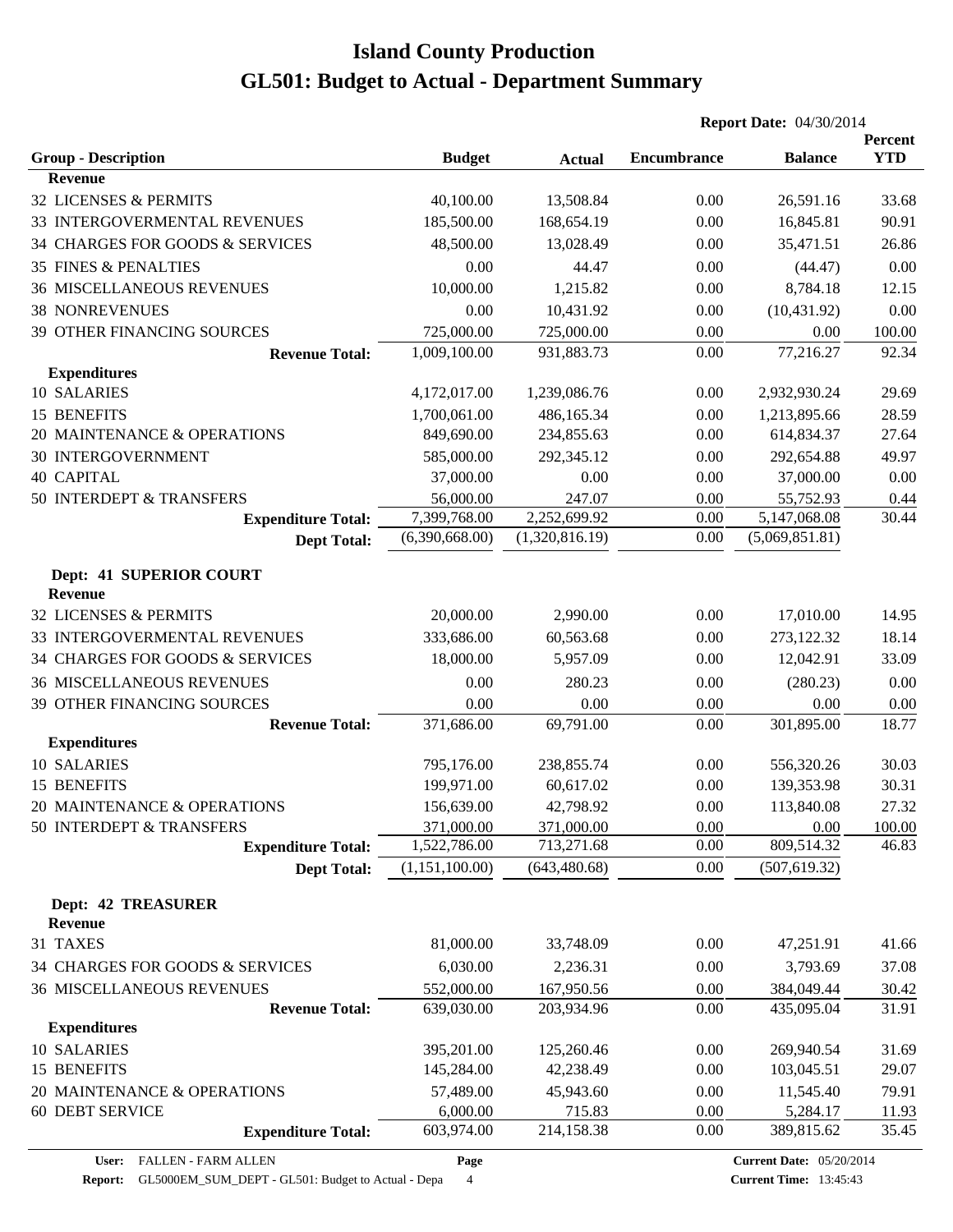|                                                   |               |               | <b>Report Date: 04/30/2014</b> |                                 |            |
|---------------------------------------------------|---------------|---------------|--------------------------------|---------------------------------|------------|
|                                                   |               |               |                                |                                 | Percent    |
| <b>Group - Description</b>                        | <b>Budget</b> | <b>Actual</b> | <b>Encumbrance</b>             | <b>Balance</b>                  | <b>YTD</b> |
| <b>Dept Total:</b>                                | 35,056.00     | (10, 223.42)  | 0.00                           | 45,279.42                       |            |
| Dept: 47 BUDGET                                   |               |               |                                |                                 |            |
| <b>Expenditures</b>                               |               |               |                                |                                 |            |
| 10 SALARIES                                       | 42,130.00     | 13,479.19     | 0.00                           | 28,650.81                       | 31.99      |
| 15 BENEFITS                                       | 11,808.00     | 3,684.88      | 0.00                           | 8,123.12                        | 31.20      |
| 20 MAINTENANCE & OPERATIONS                       | 13,300.00     | 1,148.61      | 0.00                           | 12,151.39                       | 8.63       |
| <b>Expenditure Total:</b>                         | 67,238.00     | 18,312.68     | 0.00                           | 48,925.32                       | 27.23      |
| <b>Dept Total:</b>                                | (67, 238.00)  | (18,312.68)   | 0.00                           | (48, 925.32)                    |            |
| Dept: 48 EMERGENCY MANAGEMENT<br>Revenue          |               |               |                                |                                 |            |
| 33 INTERGOVERMENTAL REVENUES                      | 126,446.00    | 1,667.25      | 0.00                           | 124,778.75                      | 1.31       |
| <b>Revenue Total:</b>                             | 126,446.00    | 1,667.25      | 0.00                           | 124,778.75                      | 1.31       |
| <b>Expenditures</b>                               |               |               |                                |                                 |            |
| 10 SALARIES                                       | 45,991.00     | 14,191.03     | 0.00                           | 31,799.97                       | 30.85      |
| 15 BENEFITS                                       | 10,775.00     | 3,250.28      | 0.00                           | 7,524.72                        | 30.16      |
| 20 MAINTENANCE & OPERATIONS                       | 146,576.00    | 4,842.90      | 0.00                           | 141,733.10                      | 3.30       |
| <b>40 CAPITAL</b>                                 | 8,000.00      | 0.00          | 0.00                           | 8,000.00                        | 0.00       |
| <b>Expenditure Total:</b>                         | 211,342.00    | 22,284.21     | 0.00                           | 189,057.79                      | 10.54      |
| <b>Dept Total:</b>                                | (84,896.00)   | (20,616.96)   | 0.00                           | (64,279.04)                     |            |
| Dept: 53 PLANNING<br><b>Revenue</b>               |               |               |                                |                                 |            |
| 32 LICENSES & PERMITS                             | 956,800.00    | 379,114.87    | 0.00                           | 577,685.13                      | 39.62      |
| 33 INTERGOVERMENTAL REVENUES                      | 141,000.00    | 72,388.79     | 0.00                           | 68,611.21                       | 51.33      |
| 34 CHARGES FOR GOODS & SERVICES                   | 498,800.00    | 185, 355.55   | 0.00                           | 313,444.45                      | 37.16      |
| <b>36 MISCELLANEOUS REVENUES</b>                  | 300.00        | 60.80         | 0.00                           | 239.20                          | 20.26      |
| 39 OTHER FINANCING SOURCES                        | 49,000.00     | 49,000.00     | 0.00                           | 0.00                            | 100.00     |
| <b>Revenue Total:</b>                             | 1,645,900.00  | 685,920.01    | 0.00                           | 959,979.99                      | 41.67      |
| <b>Expenditures</b>                               |               |               |                                |                                 |            |
| 10 SALARIES                                       | 1,059,600.00  | 305,646.05    | 0.00                           | 753,953.95                      | 28.84      |
| 15 BENEFITS                                       | 466,906.00    | 130,132.55    | 0.00                           | 336,773.45                      | 27.87      |
| 20 MAINTENANCE & OPERATIONS                       | 274,161.00    | 79,506.88     | 0.00                           | 194,654.12                      | 29.00      |
| <b>Expenditure Total:</b>                         | 1,800,667.00  | 515,285.48    | 0.00                           | 1,285,381.52                    | 28.61      |
| <b>Dept Total:</b>                                | (154,767.00)  | 170,634.53    | 0.00                           | (325, 401.53)                   |            |
| Dept: 54 GENERAL SERVICES ADMIN<br><b>Revenue</b> |               |               |                                |                                 |            |
| 32 LICENSES & PERMITS                             | 16,000.00     | 11,556.00     | 0.00                           | 4,444.00                        | 72.22      |
| 33 INTERGOVERMENTAL REVENUES                      | 56,000.00     | 56,330.00     | 0.00                           | (330.00)                        | 100.58     |
| 34 CHARGES FOR GOODS & SERVICES                   | 34,100.00     | 7,480.70      | 0.00                           | 26,619.30                       | 21.93      |
| <b>35 FINES &amp; PENALTIES</b>                   | 1,000.00      | 400.00        | 0.00                           | 600.00                          | 40.00      |
| <b>36 MISCELLANEOUS REVENUES</b>                  | 3,900.00      | 1,710.00      | 0.00                           | 2,190.00                        | 43.84      |
| <b>Revenue Total:</b>                             | 111,000.00    | 77,476.70     | 0.00                           | 33,523.30                       | 69.79      |
| <b>Expenditures</b>                               |               |               |                                |                                 |            |
| 10 SALARIES                                       | 92,661.00     | 30,272.30     | 0.00                           | 62,388.70                       | 32.66      |
| 15 BENEFITS                                       | 28,234.00     | 8,823.41      | 0.00                           | 19,410.59                       | 31.25      |
| User: FALLEN - FARM ALLEN                         | Page          |               |                                | <b>Current Date: 05/20/2014</b> |            |

**Report:** GL5000EM\_SUM\_DEPT - GL501: Budget to Actual - Depa 5